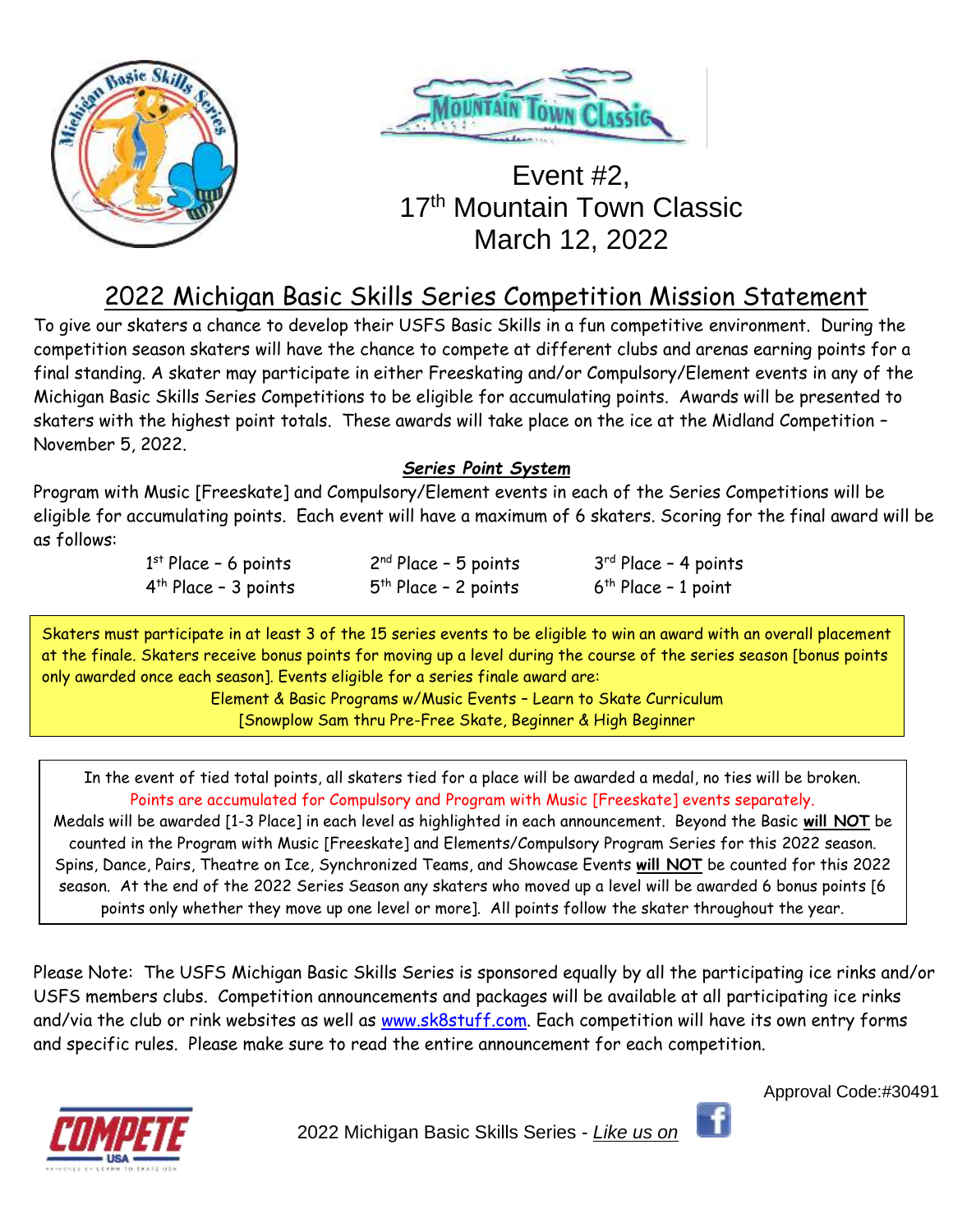## **14 th USFS Michigan Basic Skills Series – Hosted by the following**:

| Event 1 Onyx-Suburban B/S          | Event 2 Mountain Town Classic      | Event 3 Tuxedo Invitational     |
|------------------------------------|------------------------------------|---------------------------------|
| Challenge                          | March 12, 2022                     | March 26, 2022                  |
| <b>February 5, 2022</b>            | Entry Deadline - February 18, 2022 | Entry Deadline - March 11, 2022 |
| Entry Deadline - January 20, 2022  | The I.C.E. Arena                   | Slater Family Ice Arena         |
| Suburban Ice Macomb                | Mt Pleasant MI                     | Bowling Green, OH               |
| Macomb, MI                         | <b>Contact: Ginni Phillips</b>     | Contact: Merissa Rojas          |
| <b>Contact Jeanette Daskas</b>     | Phone: 989-560-3871                | Phone: 419-345-0766             |
| Phone: 248-917-9544                | gpsk8r@gmail.com                   | perabb59@gmail.com              |
| jendaskas@aol.com                  |                                    |                                 |
| Event 4 Arctic Basic Skills        | Event 5 Iceland Spring Fling       | Event 6 TAFS Basic Skills Comp  |
| April 24, 2022                     | May 1, 2022                        | June 4, 2022                    |
| Entry Deadline - April 1, 2022     | Entry Deadline - April 15, 2022    | Entry Deadline - May 18, 2022   |
| Arctic Edge Ice Arena              | <b>Flint Iceland Arena</b>         | <b>Troy Sports Center</b>       |
| Canton, MI                         | Flint, MI                          | <b>Troy MI</b>                  |
| <b>Contact Stephan Scanio</b>      | <b>Contact Cristy Bosley</b>       | <b>Contact: Lindsey Vincent</b> |
| Phone: 248-635-4541                | Phone: 810-814-1081                | Phone: 248-709-2946             |
| stephanscanio@hotmail.com          | Chix44ever44@gmail.com             | glinzlinz@yahoo.com             |
| Event 7 Ann Arbor Skills/Showcase  | Event 8 Summer Swizzle             | Event 9 Skate the Shores        |
| June 11, 2022                      | June 18, 2022                      | <b>July 16, 2022</b>            |
| Entry Deadline - May 25, 2022      | Entry Deadline - June 1, 2022      | Entry Deadline - June 30, 2022  |
| Ann Arbor Ice Cube                 | Farmington Hills Ice Arena         | St Clair Shores Civic Arena     |
| Ann Arbor MI                       | Farmington Hills, MI               | St Clair Shores, MI             |
| <b>Contact: Craig Forsyth</b>      | Contact: Ilyssa Cimmino            | Contact Lindsay O'Donoghue      |
| Phone: 734-213-6768                | Phone: 248-891-9153                | odonoghuelindsay@gmail.com      |
| Aafsc.officemanager@gmail.com      | summerswizzle@fhfsc.org            |                                 |
| Event 10 Summer Chill Basic Skills | Event 11 Skate the Zoo             | Event 12 Skate the Lakeshore    |
| <b>July 23, 2022</b>               | <b>July 30, 2022</b>               | <b>August 20, 2022</b>          |
| Entry Deadline - July 2, 2022      | Entry Deadline - July 15, 2022     | Entry Deadline August 1, 2022   |
| Novi Ice Arena                     | <b>Wings West</b>                  | Griff's Ice House West          |
| Novi, MI                           | Kalamazoo MI                       | <b>Holland MI</b>               |
| <b>Contact: Laura Paredes</b>      | <b>Contact Cheryl Pickett</b>      | Contact: Jacqueline Alimpich    |
| lamarlau@hotmail.com               | Phone: 616-901-6607                | Phone: 517-518-1210             |
|                                    | clpickett@gmail.com                | jalimpich@gmail.com             |
| Event 13 Skate the Gate            | Event 14 Skate Midland             | <b>SERIES AWARDS</b>            |
| October 22, 2022                   | <b>November 5, 2022</b>            |                                 |
| Entry Deadline - October 1, 2022   | Entry Deadline - October 18, 2022  | <b>CEREMONY</b>                 |
| Southgate Civic Arena              | <b>Midland Civic Arena</b>         | <b>AT THE MIDLAND</b>           |
| Southgate MI                       | <b>Midland MI</b>                  |                                 |
| Contact: Jackie Timm               | <b>Contact Karen Boswell</b>       | <b>COMPETITION</b>              |
| Phone: 734-771-7247                | Phone: 989-751-6603                |                                 |
| ms.j.timm@gmail.com                | Kboswell99@gmail.com               |                                 |



Approval Code #30491:

 $\mathbf{f}$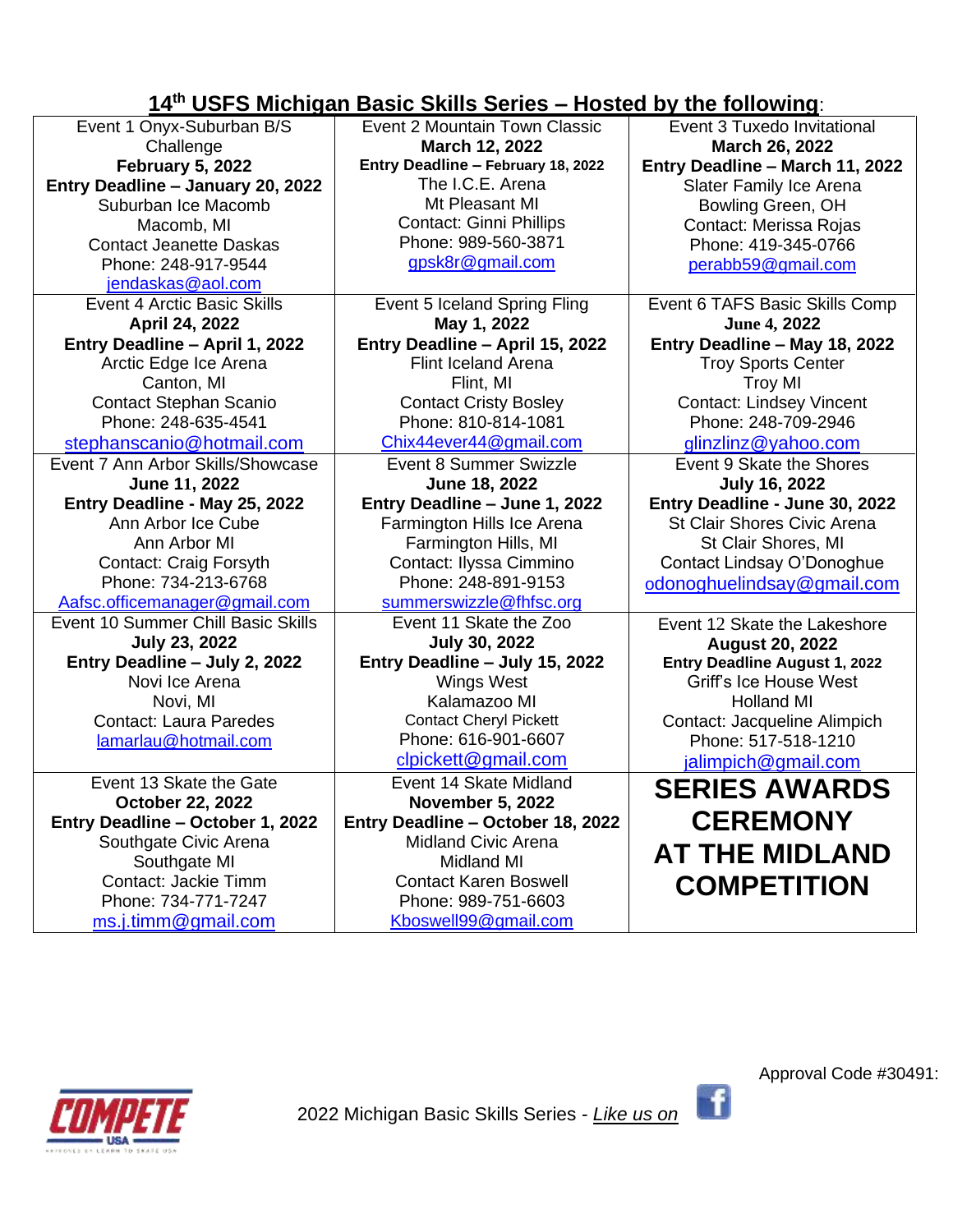# *PRECAUTIONARY MEASURES AND RISK ASSESSMENTS*

With the COVID-19 pandemic, it is important to outline measures that will be taken at the competition. While these don't have to be specific, add a statement to the announcement that the competition will follow local and state guidelines current at the time of the competition. Include a communication plan to inform participants about specifics (i.e., mask required inside except when on ice, etc.) at least a week prior to the competition so they are prepared when coming to the rink.

U.S. Figure Skating recommends that hosts have a short (two-week) registration periodonce the application is published. This is helpful as skaters often register at the last minute, and the LOC won't have to process as many refunds if the competition date hasto move or be canceled.

## **HERE ARE THE USFS GUIDELINES CURRENTLY IN EFFECT:**

## **Effective August 2, 2021**

Masks are required to be worn indoors by ALL people (including fully vaccinated people) attending any U.S. Figure Skating-sanctioned event or activity despite local, state or facility policies. Sanctioned activities include competitions (U.S. Figure Skating and Compete USA), exhibitions/performances and test sessions.

## **Exceptions:**

- Athletes practicing or competing on the ice.
- Warming up outside.



2022 Michigan Basic Skills Series - *Like us on*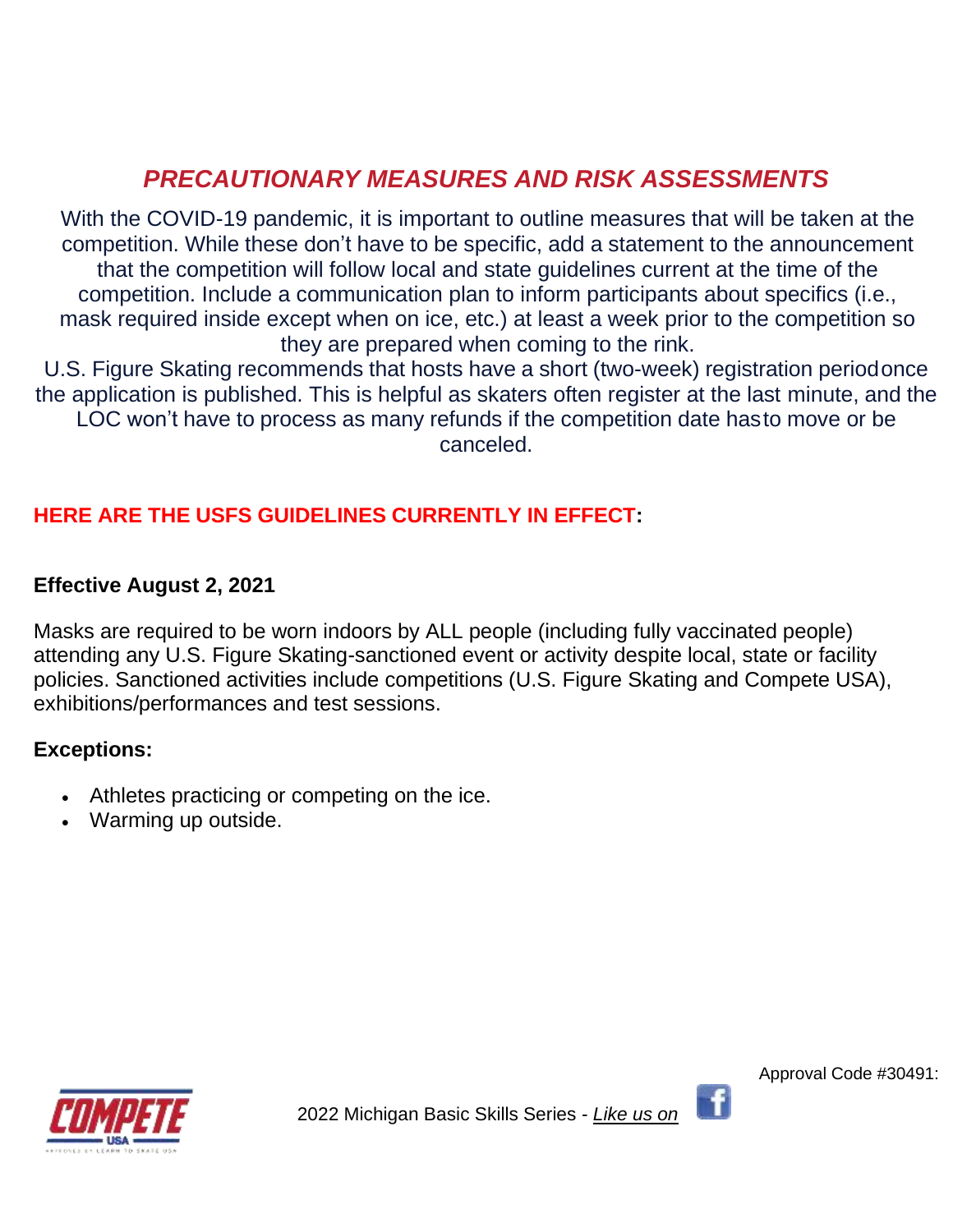

The 17th Mountain Town Classic, sponsored by the Mt Pleasant FSC will be held at the Martin Ice Arena on Saturday, March 12, 2022. The ice surface measures 200 x 85] feet. This is a United State Figure approved Basic Skills Competition. The approvals will be posted on the official competition bulletin board. Questions regarding this competition should be direct to Ginni Phillips, [gpsk8r@gmail.com](mailto:gpsk8r@gmail.com) or 989-560-3871. Email communications are preferred.

**Mission Statement –** The purpose of this competition is to promote a fun, introductory, competitive experience for the beginning skater.

**Eligibility -** The Competition **is** open to ALL skaters who are current eligible [ER 100] members of either the Basic Skills Program and/or full members of US Figure Skating. To be eligible skater must have submitted a membership application or be a member in good standing. Members of other organizations are eligible to compete but must be registered with the host Basic Skills Program/Club or any other Basic Skills Program/Club. Eligibility will be based on skill level as of closing date of entries. All Snowplow Sam and Basic 1-6 skaters must skate at highest level passed or one level higher. NO official US Figure Skating tests may have been passed including MIF or individual dances. For the Pre-Free Skate, Excel, Well Balanced, and Adult levels eligibility will be based only upon highest free skate test level passed. Moves in the Field test level will not determine skater's competitive level. Skaters may skate at highest level passed OR one level higher, but not both levels in the same event during the same competition. Skaters may not compete at more than one level in the same type event at the same competition

**Rules** – The competition will be conducted under the rules set forth by the US Figure Skating Learn to Skate USA "Compete USA Competition Manual" program.

**Entry Fees** – The first event is \$50, the second event is \$20 and each additional event after that is \$10. All entries must be postmarked no later than February 18, 2022. Late entries will be accepted at the discretion of the organizers, and may subject to a \$15 late fee. Entry fees are per person, U.S. dollars.

#### **Entry forms must be filled out LEGIBLY and completely and mailed with a check made payable to ???? to: Ginni Phillips 207 E High Street Mt Pleasant MI 48858**

There will be a \$35 fee for returned checks.

**Awards – All competitors will receive a medal.** All events are final rounds. ALL awards will be made at appropriate times throughout the competition. A podium will be available for group and individual photos.

**Registration** – The registration table will be open 1 hour before the competition begins. Skaters will not be allowed to compete until they have registered. *Please register at least one hour before your competition time.* 

**Schedule of Events** - Schedule will be posted on the Internet at the Figure Skater's Website – [www.sk8stuff.com](http://www.sk8stuff.com/)

**Music** - The music for all free skating programs with music will be supplied by skater should be provided on CD. The CD is to be turned into registration. Competitors must have a spare CD at rink side to be used in case of technical difficulties.

**Practice Ice** – Practice ice will be available in 20 minutes sessions. Details will be provided either online or via email prior to the competition date. Sign-in and pay \$8 at the door.



2022 Michigan Basic Skills Series - *Like us on*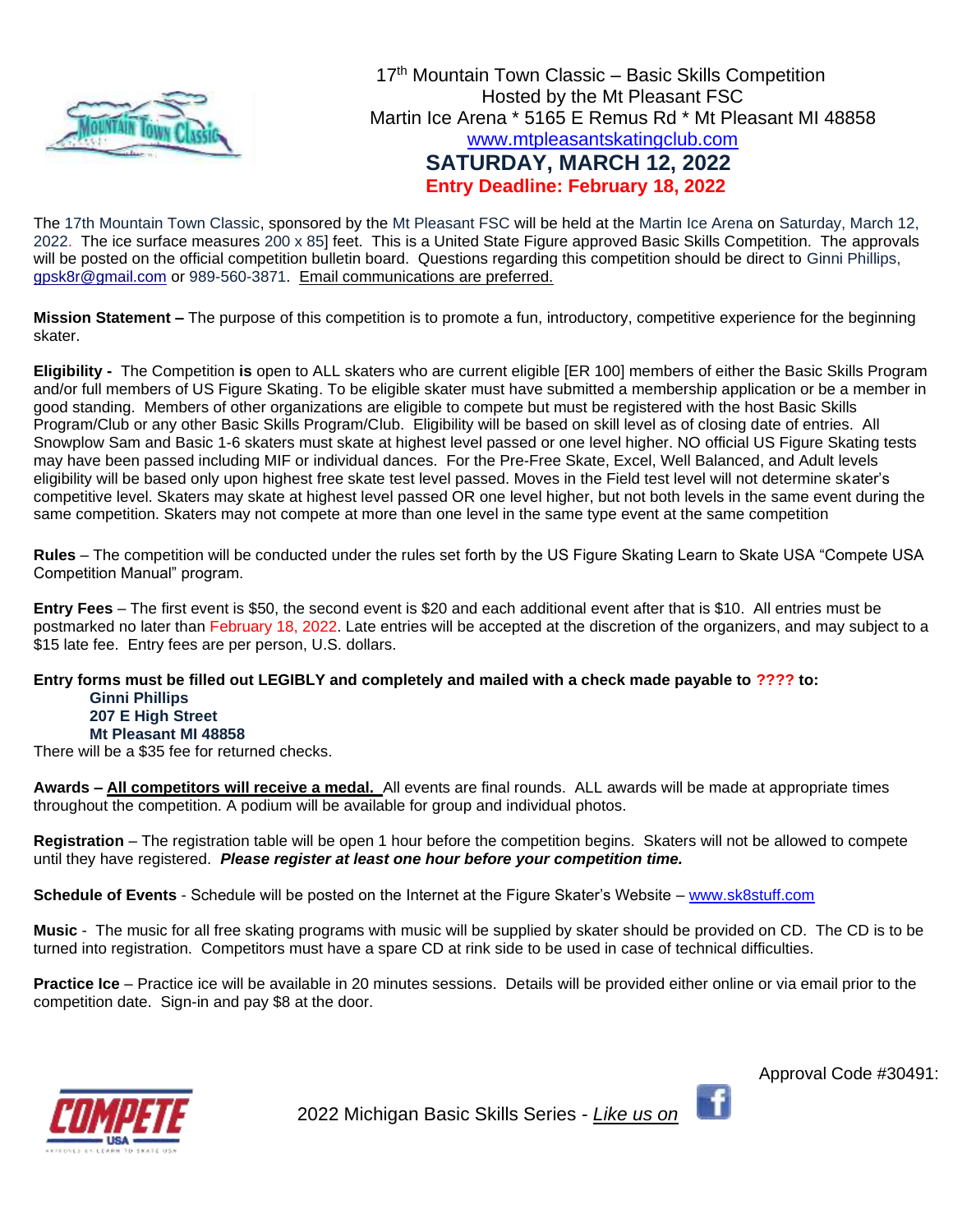## *Events listed on this page are eligible for Michigan Basic Skills Series Points*

### **SNOWPLOW SAM – BASIC 6 ELEMENTS**

- Each skater will perform each element when directed by a judge/referee. Judge/referee directed example: all skaters perform first element before moving on to the next and so on, or each skater performs all of the required elements before moving on to the next skater.
- To be skated on 1/3 to 1/2 ice (determined by the LOC)
- No music
- Divide Snowplow Sam skaters by level (1-4), if registrations warrant

| Level    | Skating rules/standards                                                                          |
|----------|--------------------------------------------------------------------------------------------------|
|          | March followed by a two-foot glide and dip                                                       |
| Snowplow | Forward two-foot swizzles, 2-3 in a row<br>$\bullet$                                             |
| Sam      | Forward snowplow stop<br>$\bullet$                                                               |
|          | Backward wiggles, 2-6 in a row<br>$\bullet$                                                      |
|          | Forward two-foot glide and dip<br>$\bullet$                                                      |
| Basic 1  | Forward two-foot swizzles, 6-8 in a row<br>$\bullet$                                             |
|          | Beginning snowplow stop on two-feet or one-foot<br>$\bullet$                                     |
|          | Backward wiggles, 6-8 in a row<br>$\bullet$                                                      |
|          | Forward one-foot glide (no variations), either foot<br>$\bullet$                                 |
| Basic 2  | Scooter pushes, right and left foot, 2-3 each foot                                               |
|          | Moving snowplow stop<br>$\bullet$                                                                |
|          | Two-foot turn in place, forward to backward<br>$\bullet$                                         |
|          | Backward two-foot swizzles, 6-8 in a row<br>$\bullet$                                            |
|          | Beginning forward stroking showing correct use of blade<br>$\bullet$                             |
| Basic 3  | Forward 1/2 swizzle pumps on a circle, either clockwise or counterclockwise, 4-6<br>$\bullet$    |
|          | consecutive                                                                                      |
|          | Forward slalom<br>$\bullet$                                                                      |
|          | Moving forward to backward two-foot turn on a circle<br>$\bullet$                                |
|          | Beginning backward one-foot glide, either foot<br>$\bullet$                                      |
|          | Forward outside edge on a circle, clockwise or counterclockwise<br>$\bullet$                     |
| Basic 4  | Forward crossovers, 4-6 consecutive, clockwise and counterclockwise<br>$\bullet$                 |
|          | Backward 1/2 swizzle pumps on a circle, either clockwise or counterclockwise, 4-6<br>$\bullet$   |
|          | consecutive                                                                                      |
|          | Backward one-foot glides (no variations), right and left<br>$\bullet$                            |
|          | Beginning two-foot spin, maximum 4 revolutions<br>$\bullet$                                      |
|          | Backward outside edge on a circle, clockwise or counterclockwise<br>$\bullet$                    |
|          | Backward crossovers, 4-6 consecutive, clockwise and counterclockwise<br>$\bullet$                |
| Basic 5  | Forward outside three-turn, right and left<br>$\bullet$                                          |
|          | Advanced two-foot spin, minimum 4 revolutions<br>$\bullet$                                       |
|          | Hockey stop<br>$\bullet$                                                                         |
|          | Forward inside three-turn, right and left<br>$\bullet$                                           |
| Basic 6  | Mohawk, right to left and left to right<br>$\bullet$                                             |
|          | <b>Bunny Hop</b><br>$\bullet$                                                                    |
|          | Basic forward spiral on a straight line (no variations), right or left<br>$\bullet$              |
|          | Beginning one-foot spin, maximum 3 revolutions, optional free leg held position and<br>$\bullet$ |
|          | entry                                                                                            |
|          | T-stop, right or left                                                                            |



Approval Code #30491:

 $\mathbf{f}$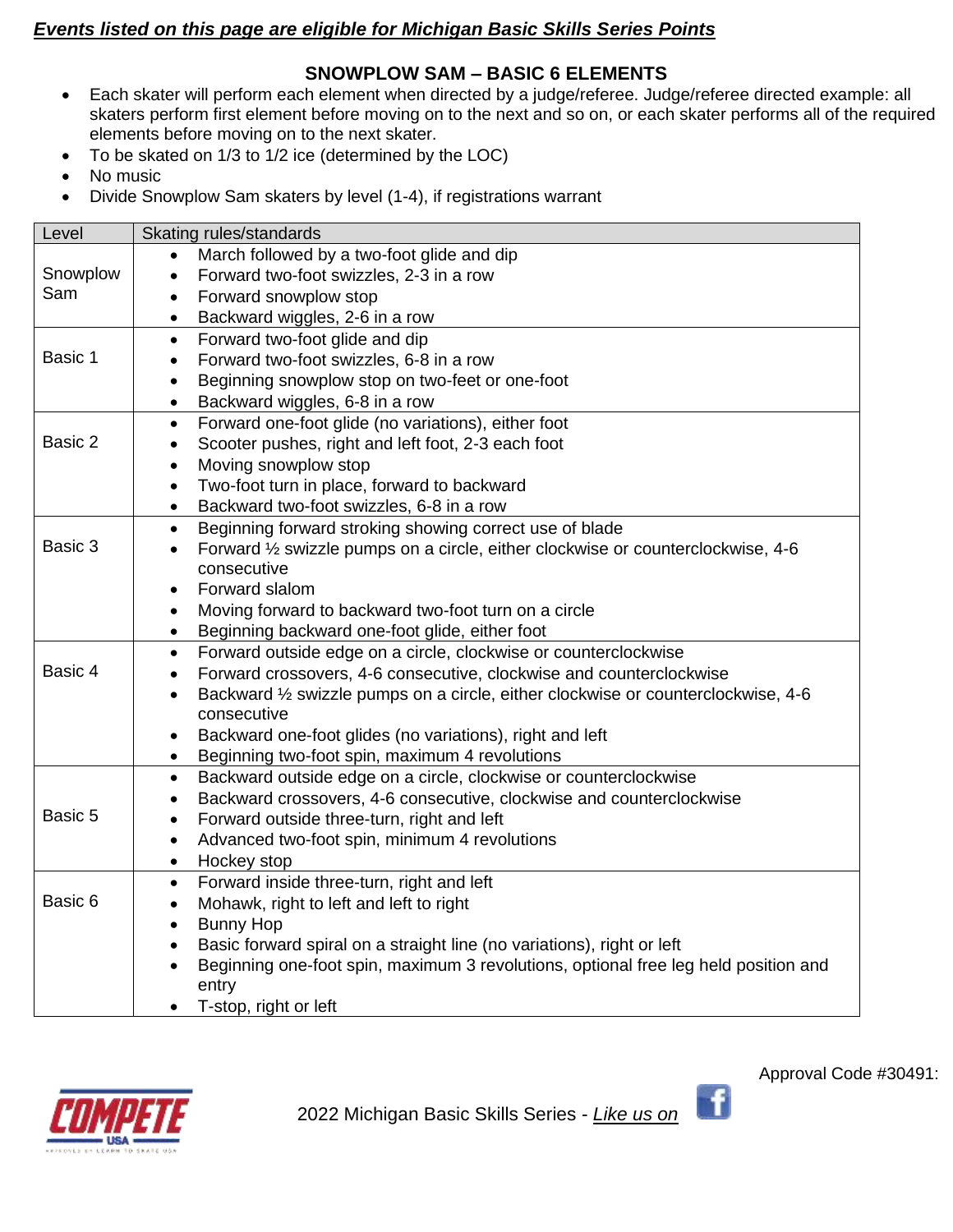## *Events listed on this page are eligible for Michigan Basic Skills Series Points* **SNOWPLOW SAM – BASIC 6 PROGRAM WITH MUSIC**

Format: The skating order of the required elements is optional. The elements are not restricted as to the number of times the element is executed or length of glides, number of revolutions, etc., unless otherwise specified.

- To be skated on full ice with music.
- The skater may use elements from a previous level.
- A 0.2 deduction will be taken for each element performed from a higher level. Bonus skills from the same level or below are allowed but will not be judged elements.
- Divide Snowplow Sam skaters by level (1-4), if registrations warrant

| Level    | Time | Skating rules/standards                                                                                        |  |  |
|----------|------|----------------------------------------------------------------------------------------------------------------|--|--|
|          |      | March followed by a two-foot glide and dip                                                                     |  |  |
| Snowplow | 1:10 | Forward two-foot swizzles, 2-3 in a row<br>$\bullet$                                                           |  |  |
| Sam      | max. | Forward snowplow stop<br>$\bullet$                                                                             |  |  |
|          |      | Backward wiggles, 2-6 in a row<br>$\bullet$                                                                    |  |  |
|          |      | Forward two-foot glide and dip<br>$\bullet$                                                                    |  |  |
| Basic 1  | 1:10 | Forward two-foot swizzles, 6-8 in a row<br>$\bullet$                                                           |  |  |
|          | max. | Beginning snowplow stop on two-feet or one-foot<br>$\bullet$                                                   |  |  |
|          |      | Backward wiggles, 6-8 in a row<br>$\bullet$                                                                    |  |  |
|          |      | Forward one-foot glide (no variations), either foot<br>$\bullet$                                               |  |  |
| Basic 2  | 1:10 | Scooter pushes, right and left foot, 2-3 each foot<br>$\bullet$                                                |  |  |
|          | max. | Moving snowplow stop<br>$\bullet$                                                                              |  |  |
|          |      | Two-foot turn in place, forward to backward<br>$\bullet$                                                       |  |  |
|          |      | Backward two-foot swizzles, 6-8 in a row<br>$\bullet$                                                          |  |  |
|          |      | Beginning forward stroking showing correct use of blade<br>$\bullet$                                           |  |  |
| Basic 3  | 1:10 | Forward 1/2 swizzle pumps on a circle, either clockwise or counterclockwise, 4-6<br>$\bullet$                  |  |  |
|          | max. | consecutive                                                                                                    |  |  |
|          |      | Forward slalom<br>$\bullet$                                                                                    |  |  |
|          |      | Moving forward to backward two-foot turn on a circle<br>$\bullet$                                              |  |  |
|          |      | Beginning backward one-foot glide, either foot<br>$\bullet$                                                    |  |  |
|          |      | Forward outside edge on a circle, clockwise or counterclockwise<br>$\bullet$                                   |  |  |
| Basic 4  | 1:10 | Forward crossovers, 4-6 consecutive, clockwise and counterclockwise<br>$\bullet$                               |  |  |
|          | max. | Backward 1/2 swizzle pumps on a circle, either clockwise or counterclockwise, 4-<br>$\bullet$<br>6 consecutive |  |  |
|          |      | Backward one-foot glides (no variations), right and left<br>$\bullet$                                          |  |  |
|          |      | Beginning two-foot spin, maximum 4 revolutions                                                                 |  |  |
|          |      | Backward outside edge on a circle, clockwise or counterclockwise<br>$\bullet$                                  |  |  |
|          |      | Backward crossovers, 4-6 consecutive, clockwise and counterclockwise                                           |  |  |
| Basic 5  | 1:10 | Forward outside three-turn, right and left<br>$\bullet$                                                        |  |  |
|          | max. | Advanced two-foot spin, minimum 4 revolutions<br>$\bullet$                                                     |  |  |
|          |      | Hockey stop<br>$\bullet$                                                                                       |  |  |
|          |      | Forward inside three-turn, right and left<br>$\bullet$                                                         |  |  |
| Basic 6  | 1:10 | Mohawk right to left and left to right<br>$\bullet$                                                            |  |  |
|          | max. | <b>Bunny Hop</b><br>$\bullet$                                                                                  |  |  |
|          |      | Basic forward spiral on a straight line (no variations), right or left<br>$\bullet$                            |  |  |
|          |      | Beginning one-foot spin, maximum 3 revolutions, optional entry and free leg<br>$\bullet$                       |  |  |
|          |      | position                                                                                                       |  |  |
|          |      | T-stop, right or left                                                                                          |  |  |



2022 Michigan Basic Skills Series - *Like us on* 

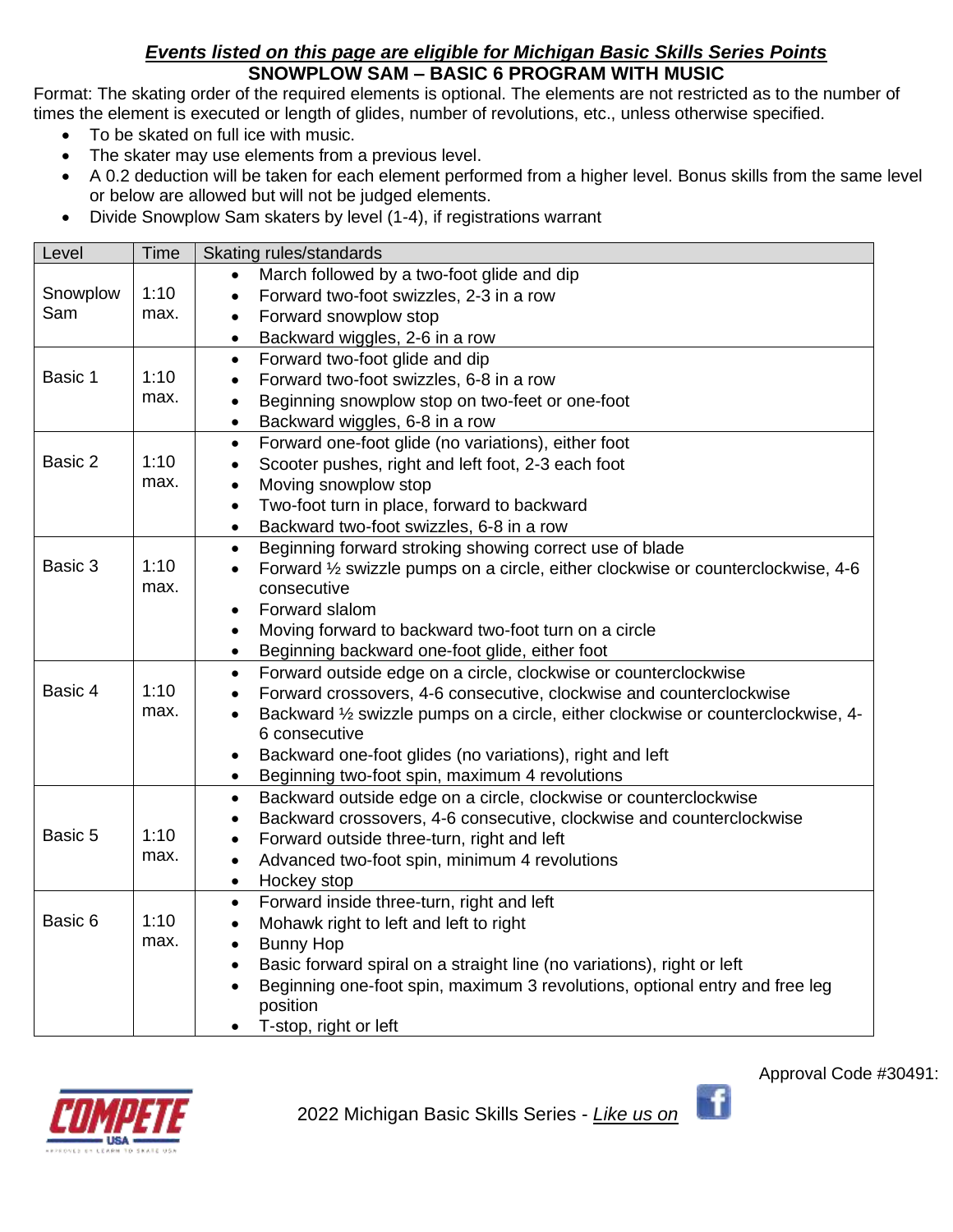## *Events listed on this page are eligible for Michigan Basic Skills Series Points*

## **PRE-FREE SKATE COMPULSORY**

Format: In simple program form, using a limited number of connecting steps, the skating order of the required elements is optional.

- To be skated on  $\frac{1}{2}$  ice.
- No music
- The skater must demonstrate the required elements listed
- **Bonus skills from the same level or below are allowed but will not be judged elements.**
- A 0.2 deduction will be taken for each element performed from a higher level.
- Time: 1:15 maximum

| Level                        | Time         | Skating rules/standards                                                                                                                                                                                                                                                                                                             |
|------------------------------|--------------|-------------------------------------------------------------------------------------------------------------------------------------------------------------------------------------------------------------------------------------------------------------------------------------------------------------------------------------|
| Pre-<br>Free<br><b>Skate</b> | 1:15<br>max. | Two forward crossovers into a forward inside Mohawk, step down and cross<br>behind, step into one backward crossover and step to a forward inside edge,<br>clockwise and counterclockwise<br>Basic one-foot upright spin, optional entry and free-foot position - minimum 3<br>revolutions<br>Mazurka [right or left]<br>Waltz jump |

## **PRE-FREE SKATE PROGRAM WITH MUSIC**

Format: The skating order of the required elements is optional. The elements are not restricted as to the number of times an element is executed, length of glides, number of revolutions, etc., unless otherwise stated. Connecting steps and transitions should be demonstrated throughout the program.

- To be skated on full ice.
- The skater must demonstrate the required elements and may use but is not required to use any additional elements from previous levels.
- **Bonus skills from the same level or below are allowed but will not be judged elements.**
- A 0.2 deduction will be taken for each element performed from a higher level.
- Time 1:40 max.

| Level                | Time | Skating rules/standards                                                                                                                                                                                |
|----------------------|------|--------------------------------------------------------------------------------------------------------------------------------------------------------------------------------------------------------|
| Pre-Free             | 1:40 | Two forward crossovers into a forward inside Mohawk, step down and cross<br>$\bullet$<br>behind, step into one backward crossover and step to a forward inside edge,<br>clockwise and counterclockwise |
| <b>Skate</b><br>max. |      | Basic one-foot upright spin, optional entry and free-foot position-minimum 3<br>revolutions                                                                                                            |
|                      |      | Mazurka                                                                                                                                                                                                |
|                      |      | Waltz jump                                                                                                                                                                                             |
|                      |      | NOT ALLOWED - Waltz jump, side toe hop, waltz jump                                                                                                                                                     |



Approval Code #30491:

÷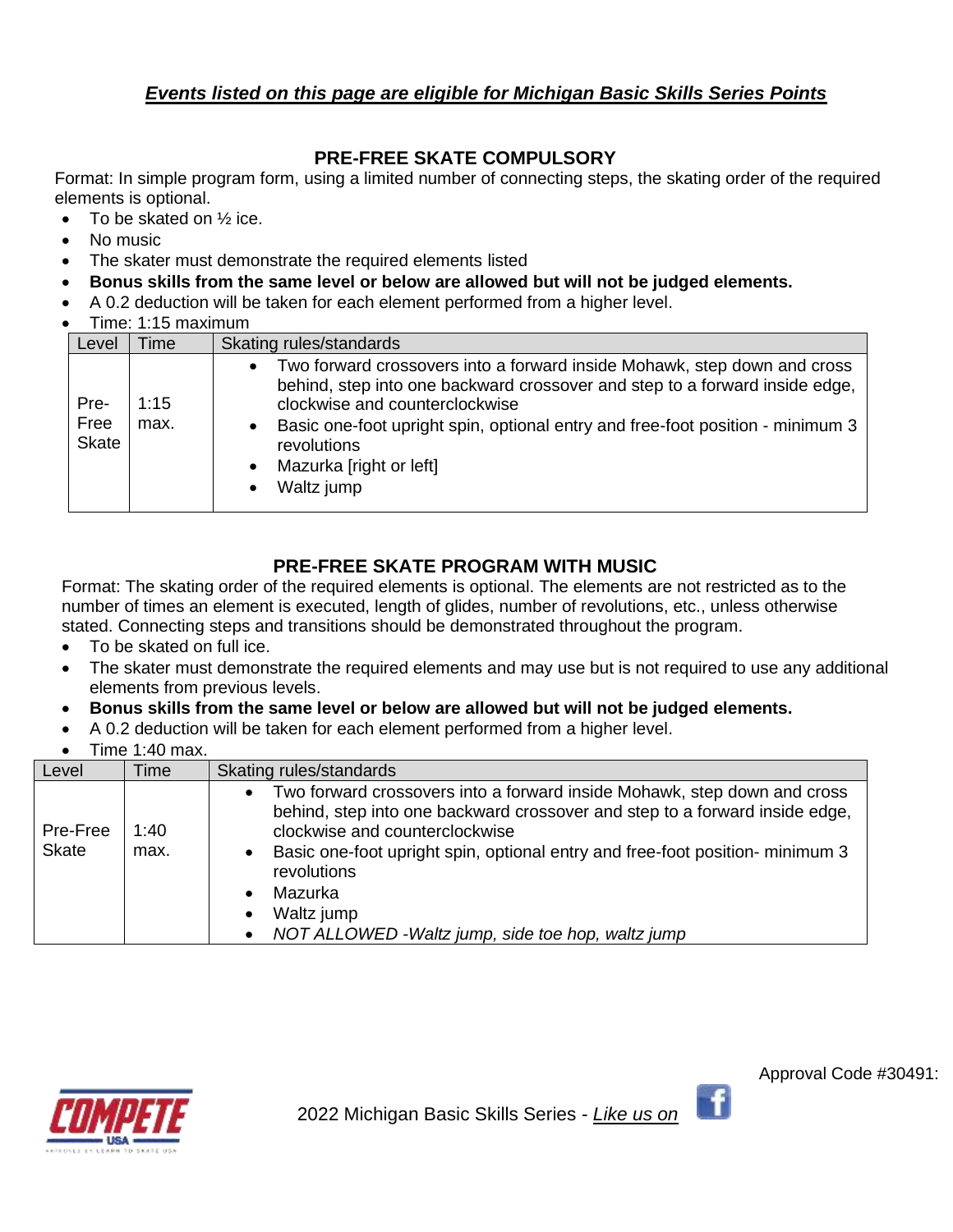## **EXCEL COMPULSORY**

Format: In simple program form, using a limited number of connecting steps, the skating order of the required elements is optional.

- To be skated on  $\frac{1}{2}$  ice.
- No music
- The skater must demonstrate the required elements listed
- A 0.2 deduction will be taken for each element performed from a higher level.
- *Skaters may have the option to skate one level higher in compulsories than free skate program.*

| <b>Excel Beginner/High Beginner Compulsory Events are eligible for</b> |                                            |                                                                                 |  |  |  |
|------------------------------------------------------------------------|--------------------------------------------|---------------------------------------------------------------------------------|--|--|--|
|                                                                        | <b>Michigan Basic Skills Series Points</b> |                                                                                 |  |  |  |
| Level                                                                  | Skating rules/standards<br>Time            |                                                                                 |  |  |  |
|                                                                        |                                            | Waltz jump<br>$\bullet$                                                         |  |  |  |
| Excel                                                                  | 1:15                                       | Salchow jump                                                                    |  |  |  |
| <b>Beginner</b>                                                        | max.                                       | One-foot upright spin - minimum 3 revolutions                                   |  |  |  |
|                                                                        |                                            | Choreographic step sequence<br>$\bullet$                                        |  |  |  |
|                                                                        |                                            | Loop jump<br>$\bullet$                                                          |  |  |  |
| Excel High                                                             | 1:15                                       | Salchow/toe loop combination                                                    |  |  |  |
| <b>Beginner</b>                                                        | max.                                       | Sit spin - minimum 3 revolutions                                                |  |  |  |
|                                                                        |                                            | Choreographic step sequence                                                     |  |  |  |
|                                                                        |                                            | <b>Excel Pre-Preliminary/Preliminary Compulsory Events are NOT eligible for</b> |  |  |  |
|                                                                        |                                            | <b>Michigan Basic Skills Series Points</b>                                      |  |  |  |
| Level                                                                  | <b>Time</b>                                | Skating rules/standards<br>$\bullet$                                            |  |  |  |
|                                                                        |                                            | Flip jump<br>$\bullet$                                                          |  |  |  |
| <b>Excel Pre-</b>                                                      | 1:15                                       | Loop/loop jump combination                                                      |  |  |  |
| Preliminary                                                            | max.                                       | Camel spin - minimum 3 revolutions                                              |  |  |  |
|                                                                        |                                            | Choreographic step sequence<br>$\bullet$                                        |  |  |  |
|                                                                        |                                            | Lutz jump<br>$\bullet$                                                          |  |  |  |
| <b>Excel</b>                                                           | 1:15                                       | Flip/loop jump combination                                                      |  |  |  |
| Preliminary                                                            | max.                                       | Camel, sit combination spin – minimum 6 revolutions total<br>$\bullet$          |  |  |  |
|                                                                        |                                            | Choreographic step sequence                                                     |  |  |  |



Approval Code #30491:

f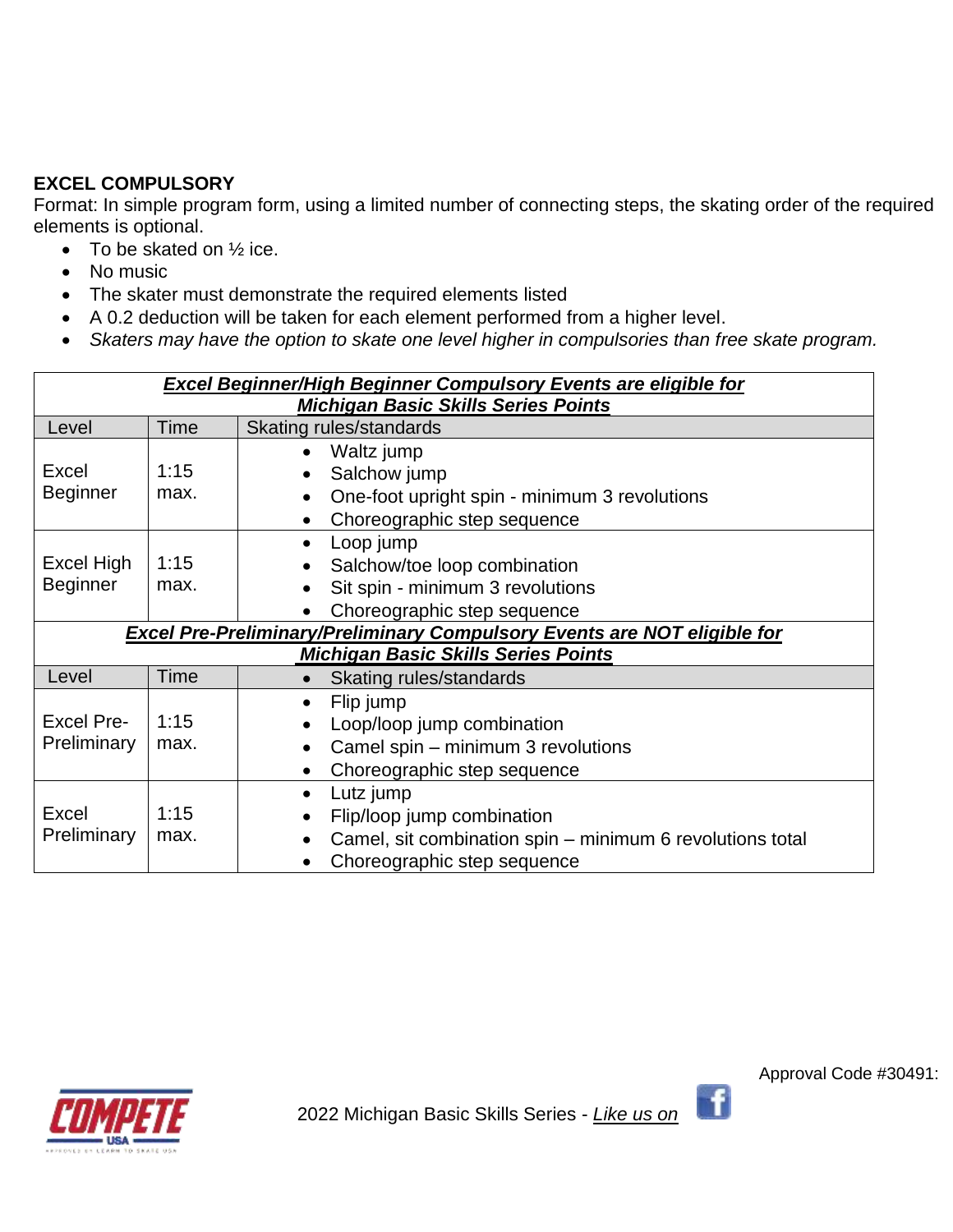## **EXCEL FREE SKATE**

General event parameters:

- Skaters may not enter both a Well-Balanced Free Skate event and an Excel Free Skate event at the same competition.
- Skaters will skate to the music of their choice.
- Level will be determined by the highest Free Skate test passed. Skaters may compete at the highest level they have passed, or skate up one level higher.

|                                                                        | <b>Excel Beginner and Excel High Beginner Free Skate are eligible for</b>                                                                                                                                                                                                                                                                                                                                                                                         |                                                                                                                                                                                                                                                                                                                                                              |                                                                                                                                                                                                                                                                                      |  |  |  |  |
|------------------------------------------------------------------------|-------------------------------------------------------------------------------------------------------------------------------------------------------------------------------------------------------------------------------------------------------------------------------------------------------------------------------------------------------------------------------------------------------------------------------------------------------------------|--------------------------------------------------------------------------------------------------------------------------------------------------------------------------------------------------------------------------------------------------------------------------------------------------------------------------------------------------------------|--------------------------------------------------------------------------------------------------------------------------------------------------------------------------------------------------------------------------------------------------------------------------------------|--|--|--|--|
|                                                                        | <b>Michigan Basic Skills Series Points</b>                                                                                                                                                                                                                                                                                                                                                                                                                        |                                                                                                                                                                                                                                                                                                                                                              |                                                                                                                                                                                                                                                                                      |  |  |  |  |
| <b>Excel</b><br><b>Beginner</b><br><b>Free Skate</b><br>1:40 Max.      | Maximum 4 jump elements:<br>Jumps with no more than one-<br>half rotation (front to back or<br>back to front)<br>Single rotation jumps:<br>Salchow, toe loop only<br>Eulers (half loops) are not<br>allowed.<br>Maximum 2 jump combinations<br>or sequences<br>Combination jumps permitted -<br>Waltz jump/toe loop or<br>salchow/toe loop<br>Sequence permitted - Waltz<br>jump/waltz jump [no turnsor<br>hops in between]<br>Maximum 2 of any same jump         | <b>Maximum 2 spins:</b><br>Two upright spins<br>$\bullet$<br>No change of foot<br>$\bullet$<br>No flying entry<br>$\bullet$<br>Minimum 3<br>$\bullet$<br>revolutions                                                                                                                                                                                         | <b>Maximum 1 Sequence:</b><br>Choreographic Step<br>Sequence* (ChSt)<br>Must use one-half of<br>the ice surface<br>Moves in the field and<br>spiral sequences are<br>allowed but will not be<br>counted as elements<br>Jumps may be<br>$\bullet$<br>included in the step<br>sequence |  |  |  |  |
| <b>Excel High</b><br><b>Beginner</b><br><b>Free Skate</b><br>1:40 Max. | <b>Maximum 5 jump elements:</b><br>Jumps with no more than one-<br>half rotation (front to back or<br>back to front)<br>Single rotation jumps: toe loop,<br>Salchow, Euler (half loop), loop<br>Flip, Lutz, & Axel NOT<br>permitted<br>Maximum 2 jump combinations<br>$\bullet$<br>or sequences. One 3-jump<br>combination is allowed [Jump<br>sequence is any listed jump<br>immediately followed by a waltz<br>jump]<br>Maximum 2 of any same jump<br>$\bullet$ | <b>Maximum 2 spins:</b><br>Both spins must be<br>$\bullet$<br>in a single position<br>[no change of foot]<br>No flying entry<br>$\bullet$<br>Permitted forward<br>$\bullet$<br>spins: upright, sit,<br>camel<br>Permitted back<br>$\bullet$<br>spins: upright<br>Minimum 3<br>$\bullet$<br>revolutions<br>Spins may be of the<br>$\bullet$<br>same character | <b>Maximum 1 Sequence:</b><br>Choreographic Step<br>Sequence* (ChSt)<br>Must use one-half of<br>$\bullet$<br>the ice surface<br>Moves in the field and<br>spiral sequences are<br>allowed but will not be<br>counted as elements<br>Jumps may be<br>included in the step<br>sequence |  |  |  |  |



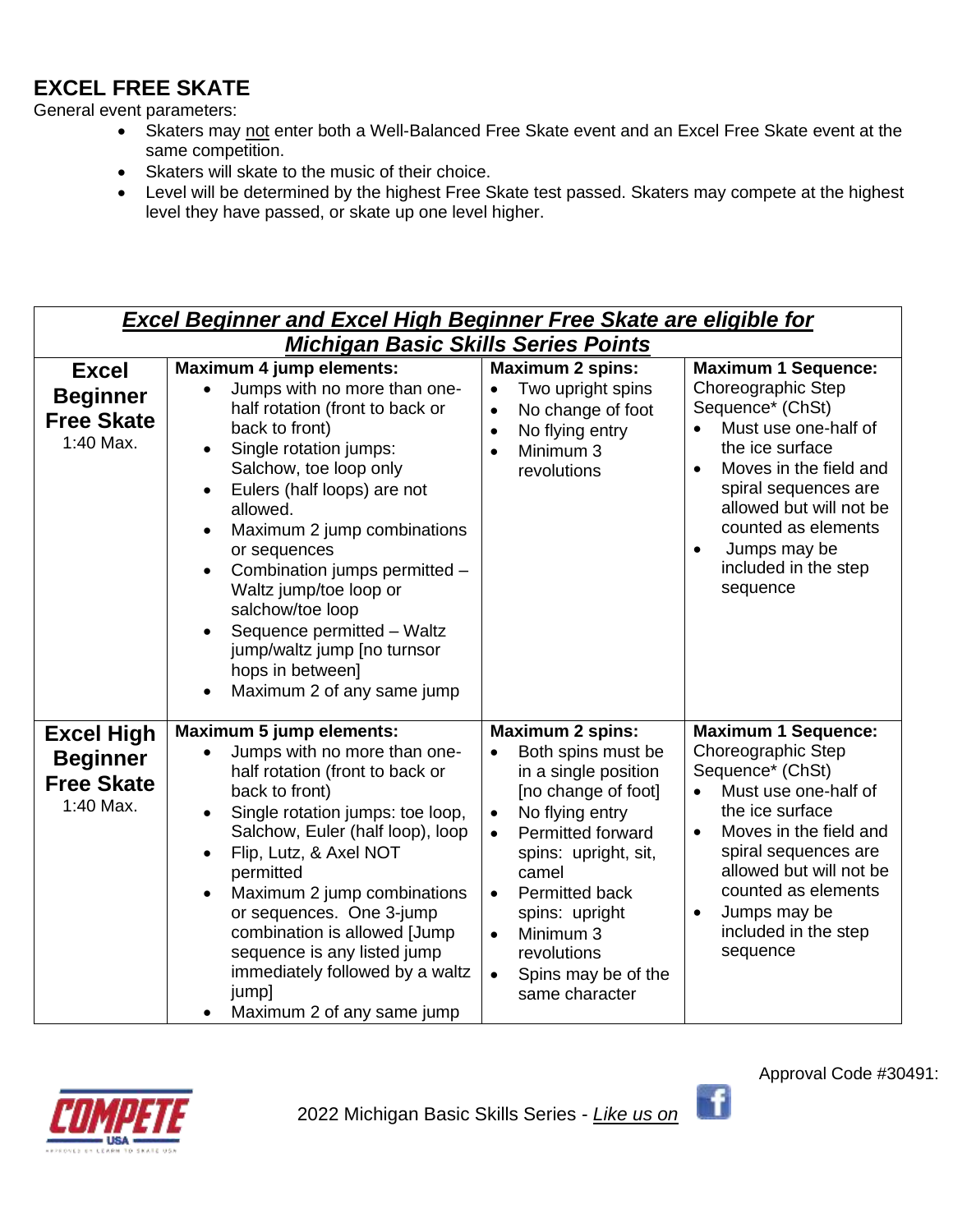## *Excel Pre-Preliminary, Excel Preliminary and Excel Preliminary Plus Free Skate are NOT eligible for Michigan Basic Skills Series Points*

| <b>Excel Pre-</b><br><b>Preliminary</b><br>1:40 Max.<br>Must not have passed<br>higher than U.S. Figure<br><b>Skating Pre- preliminary</b><br>free skate test<br>*means required<br>element<br>Full U.S. Figure Skating<br>membership required | Maximum 5 jump elements:<br>All single jumps allowed, except for the Axel<br>$\bullet$<br>No single Axels, double, or higher jumps<br>$\bullet$<br>allowed<br>Number of single jumps (except single Axel)<br>$\bullet$<br>is not limited provided the maximum number<br>of jump elements allowed is not exceeded<br>Maximum 2 jump combinations or jump<br>$\bullet$<br>sequences<br>Jump combinations limited to 2 jumps. One 3-<br>$\bullet$<br>jump combination is allowed<br>Jump sequence is any listed jump<br>$\bullet$<br>immediately followed by a waltz jump                                                                                                                                                                                                                                                     | <b>Maximum 2 spins:</b><br>One spin must be<br>$\bullet$<br>in a single position<br>with no change of<br>foot*<br>One spin may<br>$\bullet$<br>change feet or<br>position, but not<br>both<br>No flying entry<br>$\bullet$<br>Minimum 3<br>$\bullet$<br>revolutions<br>Spins must be of a<br>different character<br>Max Level: 1 | <b>Maximum 1 Sequence:</b><br>Choreographic Step<br>Sequence* (ChSt)<br>Must use one-half of the<br>ice surface<br>Moves in the field and<br>spiral sequences are<br>allowed but will not be<br>counted as elements<br>Jumps may be included<br>$\bullet$<br>in the step sequence    |
|------------------------------------------------------------------------------------------------------------------------------------------------------------------------------------------------------------------------------------------------|----------------------------------------------------------------------------------------------------------------------------------------------------------------------------------------------------------------------------------------------------------------------------------------------------------------------------------------------------------------------------------------------------------------------------------------------------------------------------------------------------------------------------------------------------------------------------------------------------------------------------------------------------------------------------------------------------------------------------------------------------------------------------------------------------------------------------|----------------------------------------------------------------------------------------------------------------------------------------------------------------------------------------------------------------------------------------------------------------------------------------------------------------------------------|--------------------------------------------------------------------------------------------------------------------------------------------------------------------------------------------------------------------------------------------------------------------------------------|
| <b>Excel</b><br><b>Preliminary</b><br>$2:00 +/- 10$ sec.<br>Must not have passed<br>higher than U.S. Figure<br><b>Skating Preliminary free</b><br>skate test<br>*means required<br>element<br>Full U.S. Figure Skating<br>membership required  | Maximum 5 jump elements:<br>All single jumps allowed, except for the Axel<br>No single Axels, double, or higher jumps<br>allowed<br>Number of single jumps (except single Axel)<br>$\bullet$<br>is not limited provided the maximum number<br>of jump elements allowed is not exceeded<br>Maximum 2 jump combinations or jump<br>$\bullet$<br>sequences<br>Jump combinations limited to 2 jumps. One 3-<br>$\bullet$<br>jump combination is allowed<br>Jump sequence is any listed jump<br>immediately followed by a waltz jump                                                                                                                                                                                                                                                                                            | <b>Maximum 2 spins:</b><br>One spin must be a<br>camel or layback spin<br>with no change of foot<br>and no change of<br>position*<br>One spin may change<br>feet and/or position<br>No flying entry<br>Minimum 3 revolutions<br>Spins must be of a<br>different character<br>Max Level: 1<br>Max Level 1                         | <b>Maximum 1 Sequence:</b><br>Choreographic Step<br>Sequence* (ChSt)<br>Must use full length of<br>the ice surface<br>Moves in the field and<br>spiral sequences are<br>allowed but will not be<br>counted as elements<br>Jumps may be included<br>in the step sequence              |
| <b>Excel Preliminary</b><br><b>Plus</b><br>$2:00 +/- 10$ sec.<br>Must not have passed<br>higher than U.S. Figure<br>Skating preliminary free<br>skate test<br>*means required element<br>Full U.S. Figure Skating<br>membership required       | Maximum 5 jump elements:<br>All single jumps allowed, including single Axel<br>$\bullet$<br>No double, or higher jumps allowed<br>$\bullet$<br>Single Axel may be repeated once (but not more)<br>$\bullet$<br>as a solo jump or part of a jump sequence or jump<br>combination (maximum 2 single Axels)<br>Number of remaining single jumps is not limited<br>$\bullet$<br>provided the maximum number of jump elements<br>allowed is not exceeded<br>Maximum 2 jump combinations or jump sequences<br>All single jumps, including the single Axel are<br>allowed as part of a jump combination or sequence<br>(no double jumps)<br>Jump combinations limited to 2 jumps. One 3-jump<br>$\bullet$<br>combination is allowed<br>Jump sequence is any listed jump<br>$\bullet$<br>immediately followed by an Axel-type jump | <b>Maximum 2 spins:</b><br>One spin must be in<br>a single position*<br>One spin may<br>$\bullet$<br>change feet and/or<br>position<br>No flying entry<br>$\bullet$<br>Minimum 3<br>revolutions<br>Max Level 1                                                                                                                   | <b>Maximum 1 Sequence:</b><br>Choreographic Step Sequence*<br>(ChSt)<br>Must use full length of the<br>$\bullet$<br>ice surface<br>Moves in the field and<br>spiral sequences are<br>allowed but will not be<br>counted as elements<br>Jumps may be included in<br>the step sequence |



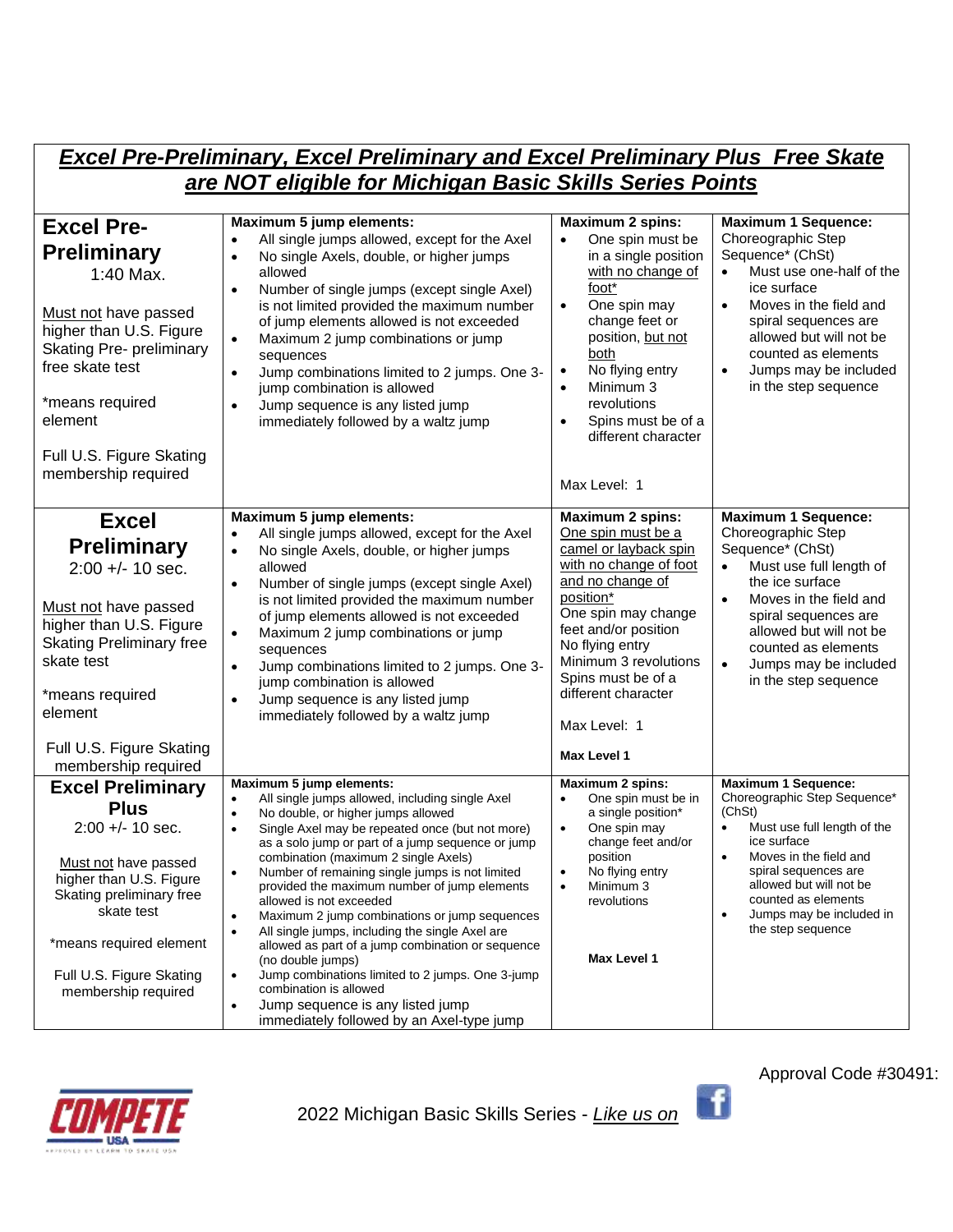## *EVENTS LISTED ON THIS PAGE ARE NOT ELIGIBLE FOR MICHIGAN BASIC SKILLS SERIES POINTS*

## **ADULT 1-6 FREE SKATE WITH MUSIC**

General event parameters:

- The skating order of the required elements is optional.
- The elements are not restricted to the number of times element is executed, or length of glides, number of revolutions, etc. unless otherwise stated. Connecting moves and steps should be demonstrated throughout the program.
- To be skated on full ice
- The skater must demonstrate the required elements and may use, but is not required to use, any additional elements from previous (lower) levels.
- A 0.2 deduction will be taken for each required element MISSING and for those elements performed from a higher level.

| Level              | <b>Time</b> | <b>Elements</b>                                                          |  |  |  |
|--------------------|-------------|--------------------------------------------------------------------------|--|--|--|
|                    |             | <b>Forward Marching</b><br>$\bullet$                                     |  |  |  |
| Adult 1            | 1:40        | Forward two-foot glide<br>$\bullet$                                      |  |  |  |
|                    | Max         | Forward swizzle (4-6 in a row)<br>$\bullet$                              |  |  |  |
|                    |             | Forward snowplow stop – two feet or one foot<br>$\bullet$                |  |  |  |
|                    |             | Forward skating across the width of the ice<br>$\bullet$                 |  |  |  |
| Adult 2            | 1:40        | Forward one-foot glides                                                  |  |  |  |
|                    | Max         | Forward slalom<br>$\bullet$                                              |  |  |  |
|                    |             | Backward skating<br>$\bullet$                                            |  |  |  |
|                    |             | Backward swizzles, 4-6 in a row<br>$\bullet$                             |  |  |  |
|                    |             | Forward stroking using the blade properly<br>$\bullet$                   |  |  |  |
| Adult 3            | 1:40        | Forward half-swizzle pumps on the circle, 6 to 8 in a row, clockwise and |  |  |  |
|                    | Max         | counterclockwise                                                         |  |  |  |
|                    |             | Backward skating to a long two-foot glide<br>$\bullet$                   |  |  |  |
|                    |             | Forward chasses on a circle, clockwise and counterclockwise<br>$\bullet$ |  |  |  |
|                    |             | Backward snowplow stop, Right and Left<br>$\bullet$                      |  |  |  |
|                    |             | Forward outside edge on a circle, right and left<br>$\bullet$            |  |  |  |
| Adult 4            | 1:40        | Forward inside edge on a circle, right and left<br>$\bullet$             |  |  |  |
|                    | Max         | Forward crossovers, clockwise and counterclockwise<br>$\bullet$          |  |  |  |
|                    |             | Backward one-foot glides, right and left<br>$\bullet$                    |  |  |  |
|                    |             | Hockey stop, both directions<br>$\bullet$                                |  |  |  |
|                    |             | Backward outside edge on a circle, right and left<br>$\bullet$           |  |  |  |
| Adult <sub>5</sub> | 1:40        | Backward inside edge on a circle, right and left<br>$\bullet$            |  |  |  |
|                    | Max         | Backward crossovers, clockwise and counterclockwise<br>$\bullet$         |  |  |  |
|                    |             | Forward outside three-turn, right and left<br>$\bullet$                  |  |  |  |
|                    |             | Beginning two-foot spin<br>$\bullet$                                     |  |  |  |
|                    |             | Forward stroking with crossover end patterns<br>$\bullet$                |  |  |  |
| Adult <sub>6</sub> | 1:40        | Backward stroking with crossover end patterns<br>$\bullet$               |  |  |  |
|                    | Max         | Forward inside three-turn, right and left<br>$\bullet$                   |  |  |  |
|                    |             | T-stop                                                                   |  |  |  |
|                    |             | Lunge                                                                    |  |  |  |
|                    |             | Two-foot spin into one-foot spin (min 2 revs on 1 foot)                  |  |  |  |



-fi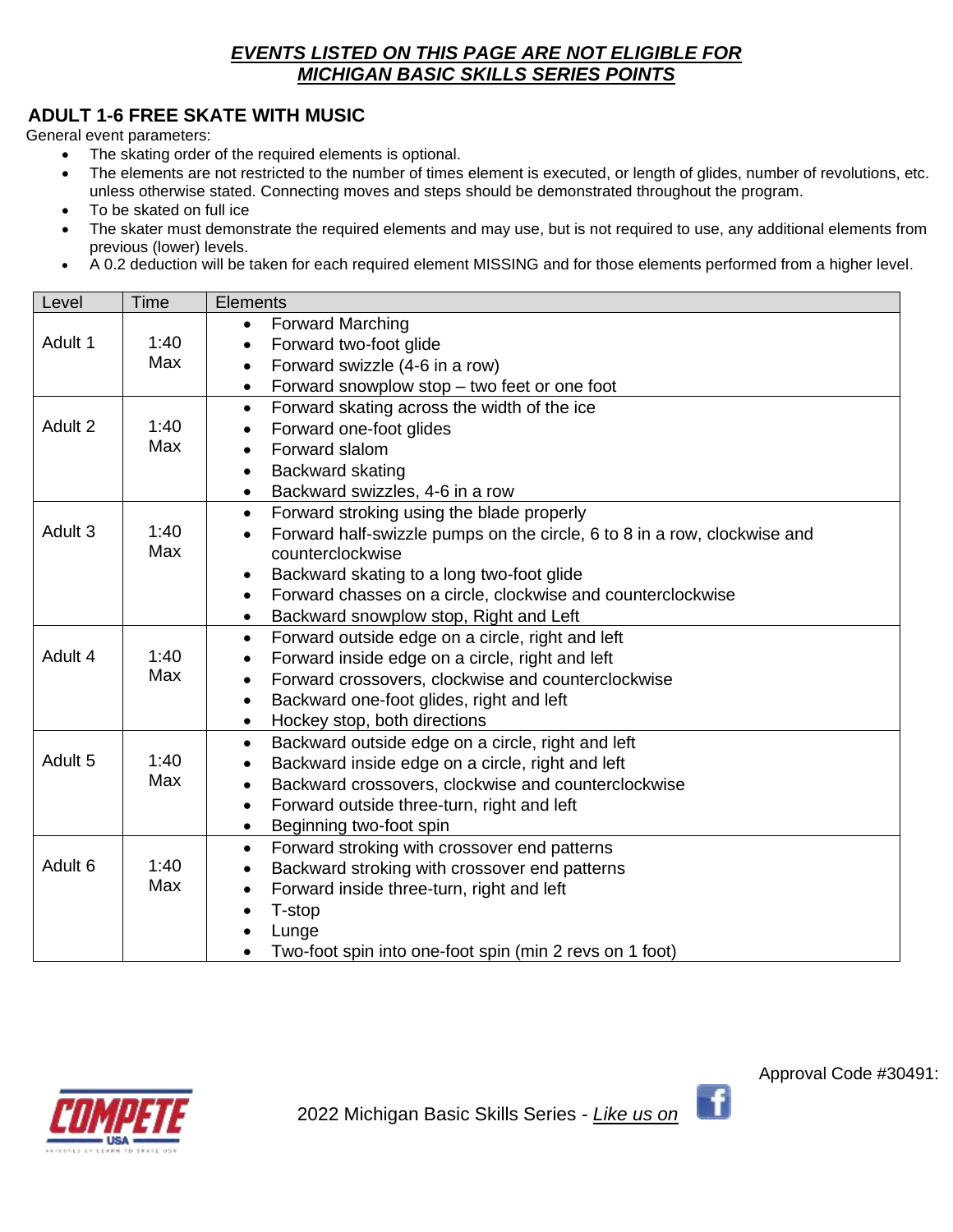## **ADULT BEGINNER – BRONZE FREE SKATE PROGRAM WITH MUSIC**

General event parameters:

- Skaters will skate to the music of their choice and vocal music is allowed
- To be skated on full ice
- The minimum number of required spin revolutions is indicated in parentheses following the spin description. Revolutions must be in position.

| Level                         | Jumps                                                                                                                                                                                                                                                                                                                                                                                                                                                                                                                                     | Spins                                                                                                                                                                                                                                                                                   | <b>Step Sequences</b>                                                                                                             | Qualifications                                                                                                                |
|-------------------------------|-------------------------------------------------------------------------------------------------------------------------------------------------------------------------------------------------------------------------------------------------------------------------------------------------------------------------------------------------------------------------------------------------------------------------------------------------------------------------------------------------------------------------------------------|-----------------------------------------------------------------------------------------------------------------------------------------------------------------------------------------------------------------------------------------------------------------------------------------|-----------------------------------------------------------------------------------------------------------------------------------|-------------------------------------------------------------------------------------------------------------------------------|
| Adult Beginner                | Max. 4 jump elements<br>Jumps limited to bunny hop,<br>$\bullet$                                                                                                                                                                                                                                                                                                                                                                                                                                                                          | Max. 2 spins<br>Two forward<br>$\bullet$                                                                                                                                                                                                                                                | Connecting moves                                                                                                                  | Skaters may not                                                                                                               |
| 1:40 Maximum                  | mazurka, ballet and Waltz jump<br>Max 1 combination or sequence<br>$\bullet$<br>consisting of only the allowed<br>listed jumps<br>Max. 2 of any same jump<br>$\bullet$                                                                                                                                                                                                                                                                                                                                                                    | upright spins,<br>no change of<br>foot, no flying<br>entry (Min. 3<br>revolutions)                                                                                                                                                                                                      | and steps should<br>be demonstrated<br>throughout the<br>program                                                                  | have passed tests<br>higher than U.S.<br>Figure Skating<br>Learn to Skate<br><b>USA Free Skate 1</b>                          |
| <b>Adult High</b><br>Beginner | Max 4 jump elements:<br>Jumps limited to bunny hop,<br>$\bullet$                                                                                                                                                                                                                                                                                                                                                                                                                                                                          | Max 2 spins:<br>Two upright<br>$\bullet$                                                                                                                                                                                                                                                | Connecting moves                                                                                                                  | Skaters may not                                                                                                               |
| 1:40 Maximum                  | mazurka, ballet, stag, split, waltz,<br>1/2 loop, 1/2 flip, 1/2 Lutz, toe loop,<br>salchow<br>Max 1 combination or sequence<br>$\bullet$<br>consisting of only the allowed<br>listed jumps                                                                                                                                                                                                                                                                                                                                                | spins, change<br>of foot<br>optional, no<br>flying entry<br>(Min. 3<br>revolutions)                                                                                                                                                                                                     | and steps should<br>be demonstrated<br>throughout the<br>program                                                                  | have passed any<br>U.S. Figure<br><b>Skating Free</b><br>Skate tests                                                          |
| <b>Adult Pre-</b>             | Max. 2 of any same type jump.<br>Max 4 Jump Elements:                                                                                                                                                                                                                                                                                                                                                                                                                                                                                     | Max 2 Spins:                                                                                                                                                                                                                                                                            |                                                                                                                                   |                                                                                                                               |
| <b>Bronze</b>                 | Max 2 combinations or sequences                                                                                                                                                                                                                                                                                                                                                                                                                                                                                                           | Max Level 1<br>$\bullet$                                                                                                                                                                                                                                                                | Connecting steps                                                                                                                  | Skaters may not                                                                                                               |
| 1:40 Maximum                  | 1 jump combination may contain 3<br>$\bullet$<br>jumps, and the other may contain only<br>2 jumps<br>Jump sequence is any listed jump<br>$\bullet$<br>immediately followed by an Axel-type<br>jump<br>Each jump may be repeated only once<br>$\bullet$<br>and only as part of a combination or<br>sequence (maximum of 2 of any jump)<br>Only single and half-revolution jumps<br>$\bullet$<br>are permitted<br>No single Lutz, single Axel, double or<br>$\bullet$<br>triple jumps are permitted                                         | Spins must be<br>$\bullet$<br>of different<br>character (for<br>definition, see<br>U.S. Figure<br>Skating rule<br>4103 E)                                                                                                                                                               | throughout the<br>program are<br>required                                                                                         | have passed tests<br>higher than U.S.<br><b>Figure Skating</b><br>Adult Pre-Bronze<br>or Pre-Preliminary<br><b>Free Skate</b> |
| <b>Adult Bronze</b>           | Max 4 Jump Elements:                                                                                                                                                                                                                                                                                                                                                                                                                                                                                                                      | Max 2 Spins:<br>• Max Level 1                                                                                                                                                                                                                                                           | Max 1 Sequence:                                                                                                                   | Skaters may not                                                                                                               |
| 1:50 maximum                  | Max 2 combinations or sequences<br>$\bullet$<br>[Jump sequence is any listed jump<br>immediately followed by an Axel-<br>type jump];<br>1 combination/sequence may<br>$\bullet$<br>consist of three jumps, and the<br>other may have only two jumps<br>Each jump may be repeated only<br>$\bullet$<br>once, and only as part of a<br>combination or sequence<br>(maximum of 2 of any jump)<br>All single jumps are permitted<br>$\bullet$<br>(except single Axel)<br>No single Axel, double or triple<br>$\bullet$<br>jumps are permitted | • Spins must be of<br>different character<br>(for definition, see<br>U.S. Figure Skating<br>rule 4103 (E))<br>• Min 3 revs total if no<br>change of foot<br>• Min 3 revs each foot<br>if change of foot<br>$\cdot$ Min 2 revs in each<br>position<br>• No flying spins are<br>permitted | Choreographic<br><b>Step Sequence</b><br>Must use at least 1/2<br>ice surface<br>May include Moves<br>in the Field and<br>spirals | have passed tests<br>higher than U.S.<br><b>Figure Skating</b><br>Adult Bronze or<br><b>Preliminary Free</b><br><b>Skate</b>  |



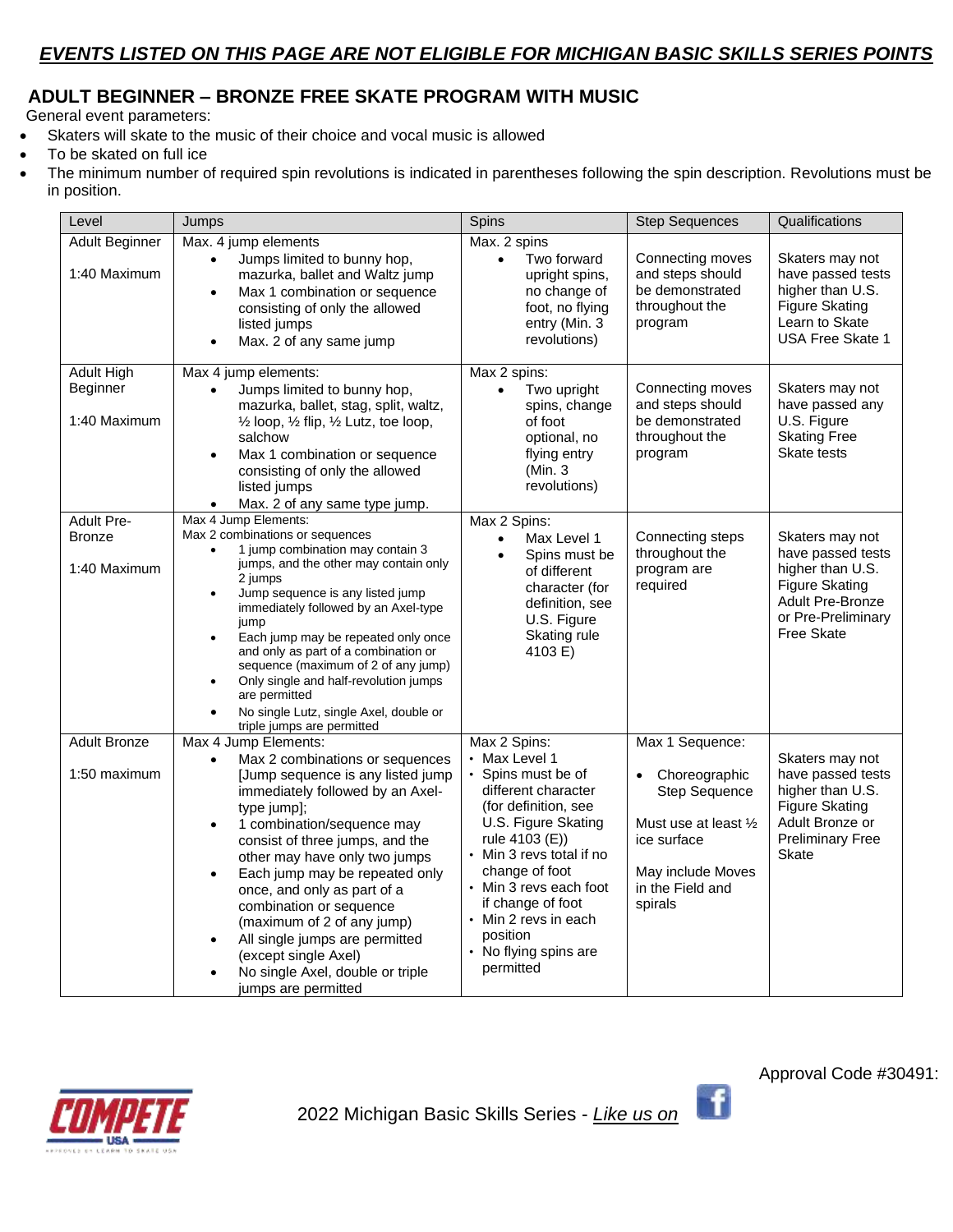## *SPECIAL OLYMPICS EVENTS ARE ELIGIBLE FOR MICHIGAN BASIC SKILLS SERIES POINTS*

## **SPECIAL OLYMPICS BADGE 1-12**

Competition hosts can use the skills listed below to create either an elements event or program event for Special Olympics competitors. If doing a program, music can be used and will be 1:10 max.

#### **Badge 1**

- A. Stand unassisted for five seconds
- B. Sit on ice or fall and stand up unassisted
- C. Knee dip standing still unassisted
- D. March forward ten steps assisted

#### **Badge 2**

- A. March forward ten steps unassisted
- B. Swizzles, standing still: three repetitions
- C. Backward wiggle or march assisted
- D. Two foot glide forward for distance of at least length of body

#### **Badge 3**

- A. Backward wiggle or march
- B. Five forward swizzles covering at least ten feet
- C. Forward skating across the rink
- D. Forward gliding dip covering at least length of body: left and right

#### **Badge 4**

- A. Backward two-foot glide covering at least length of body
- B. Two foot jump in place
- C. One foot snowplow stop: left and right
- D. Forward one foot glide covering at least length of body: left and right

#### **Badge 5**

- A. Forward stroking across rink
- B. Five backward swizzles covering at least ten feet
- C. Forward two-foot curves left and right across rink
- D. Two-foot turn front to back, on the spot

#### **Badge 6**

- A. Gliding forward to backward two-foot turn
- B. Five consecutive forward one-foot swizzles on circle: left and right
- C. Backward one foot glide length of body: left and right
- D. Forward pivot

#### **Badge 7**

- A. Backward stroking across the rink
- B. Gliding backward to forward two-foot turn
- C. T-stop left or right
- D. Forward two foot turn on a circle: left and right

#### **Badge 8**

- A. Five consecutive forward crossovers: left and right
- B. Forward outside edge: left and right
- C. Five consecutive backward ½ swizzles on a circle: left and right
- D. Two-foot spin

#### **Badge 9**

- A. Forward outside 3 turn: left and right
- B. Forward inside edge: left and right
- C. Forward lunge or shoot the duck at any depth
- D. Bunny hop

#### **Badge 10**

- A. Forward inside three-turn: left and right
- **B.** Five consecutive backward crossovers: left and right
- C. Hockey stop
- D. Forward spiral three times length of body

#### **Badge 11**

- A. Consecutive forward outside edges: minimum of two on each foot
- B. Consecutive forward inside edges: minimum of two on each foot
- C. Forward inside Mohawk: left and right
- D. Consecutive backward outside edges: minimum of two on each foot
- E. Consecutive backward inside edges: minimum of two on each foot

#### **Badge 12**

- A. Waltz jump
- **B.** One foot spin: minimum of three revolutions
- C. Forward crossover, inside Mohawk, backward crossover, step forward: step sequence should be repeated clockwise and counter clockwise
- D. Combination of three moves chosen from badges 9-12



2022 Michigan Basic Skills Series - *Like us on* 

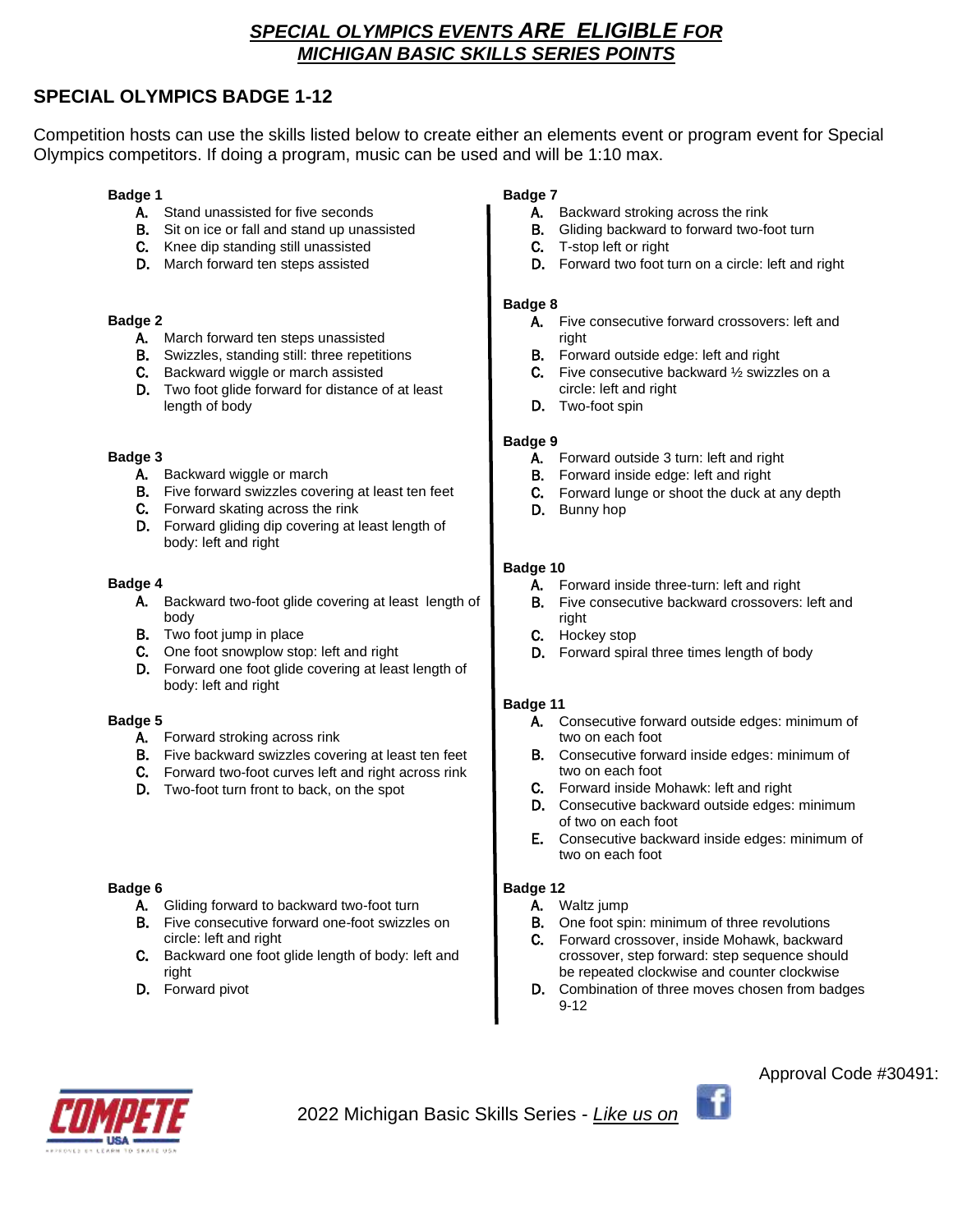## *EVENTS LISTED ON THIS PAGE ARE NOT ELIGIBLE FOR MICHIGAN BASIC SKILLS SERIES POINTS* **Showcase Events**

Showcase events are open to skaters in the Basic, Free Skate, limited beginner, preliminary and adult bronze levels. Groups willbe divided by number of entries and ages if possible. Skaters must enter at the same level as their free skate event or highest test level of skater's in the group ensemble or production number. If a free skate event is not being entered, skaters must enterat their current test level or one level higher.

Show costumes are permitted if they do not touch or drag on the ice. Costuming and make up for showcase programs should enhance the feeling created by the performance and reflect the meaning of the story or theme. Ornaments and hair acces- sories must be secure. No bobby pins, feathers, hair accessories or anything else that may fall to the ice and be hazardous to the skaters are allowed. (a 0.1 deduction will be taken). Props and scenery must be placed and removed by unaided singles andduet competitors within one minute on and off and by unaided ensemble contestants within two minutes for setup and two minutes for removal. A 0.1 deduction will be assessed by the referee against each judge's mark for every 10 seconds in excess of the time allowed for the performance, for handling props and scenery and for scenery assistance.

Performances will be judged from an entertainment standpoint for theatrical qualities. Technical skating skills and difficulty willnot be rewarded as such; however, skating must be the major element of the performance and be of sufficient quality to sup- port the selected theatrical elements. Unintended falls, poorly executed skating elements and obvious loss of control will re- duce contestant's marks. Jump difficulty is not rewarded in showcase; therefore jumps, if choreographed, should be performedwith style, flow and confidence. Theatrical elements evaluated will include energy, poise, acting, pantomime, eye contact, choreography, form/extension and the use of props and ice. The 6.0 judging system will be used. Deductions will be made for skaters including technical elements not permitted in the event description.

| <b>LEVEL</b>                                                                                                                                                    | <b>ELEMENTS</b>                                                                                                  | <b>QUALIFICATIONS</b>                                                                                                                                                                                                | <b>LENGT</b><br>H    |
|-----------------------------------------------------------------------------------------------------------------------------------------------------------------|------------------------------------------------------------------------------------------------------------------|----------------------------------------------------------------------------------------------------------------------------------------------------------------------------------------------------------------------|----------------------|
| <b>BASIC 1-6</b>                                                                                                                                                | Elements only from Basic<br>1-6 curriculum                                                                       | Must not have passed any higher than<br>Basic 6 level                                                                                                                                                                | Time:<br>1:00<br>max |
| <b>PRE-FREE SKATE -</b><br><b>FREE SKATE 6/</b><br><b>BEGINNER/HIGH</b><br>BEGINNER/ADULT 1-6/<br><b>ADULT</b><br><b>BEGINNER/ADULT HIGH</b><br><b>BEGINNER</b> | 3 jump maximum. Half-<br>rotation jumps only, plus the<br>following full rotation jumps:<br>Salchow and toe loop | May not have passed any official U.S.<br>Figure Skating free skate or free dance<br>tests                                                                                                                            | Time:<br>1:30<br>max |
| <b>NO TEST</b>                                                                                                                                                  | No prescribed or restricted<br>elements                                                                          | Must not have passed pre-preliminary free<br>skateor any free dance tests                                                                                                                                            | Time:<br>1:30<br>max |
| PRE-PRELIMINARY                                                                                                                                                 | No prescribed or restricted<br>elements                                                                          | Must have passed no higher than U.S.<br>Figure Skating pre-preliminary or any free<br>dance test                                                                                                                     | Time:<br>1:30<br>max |
| ADULT PRE-BRONZE                                                                                                                                                | No prescribed or restricted<br>elements                                                                          | Must have passed no higher than adult<br>pre- bronze free skate test; see National<br>Showcase guidelines for more specific<br>information regarding adults                                                          | Time:<br>1:40<br>max |
| PRELIMINARY /<br><b>ADULT BRONZE</b>                                                                                                                            | No prescribed or restricted<br>elements.                                                                         | Must have passed no higher than U.S.<br>Figure Skating preliminary free skate or<br>adult bronzefree skate or free dance test;<br>see National Showcase guidelines for<br>more specific information regarding adults | Time:<br>1:40<br>max |



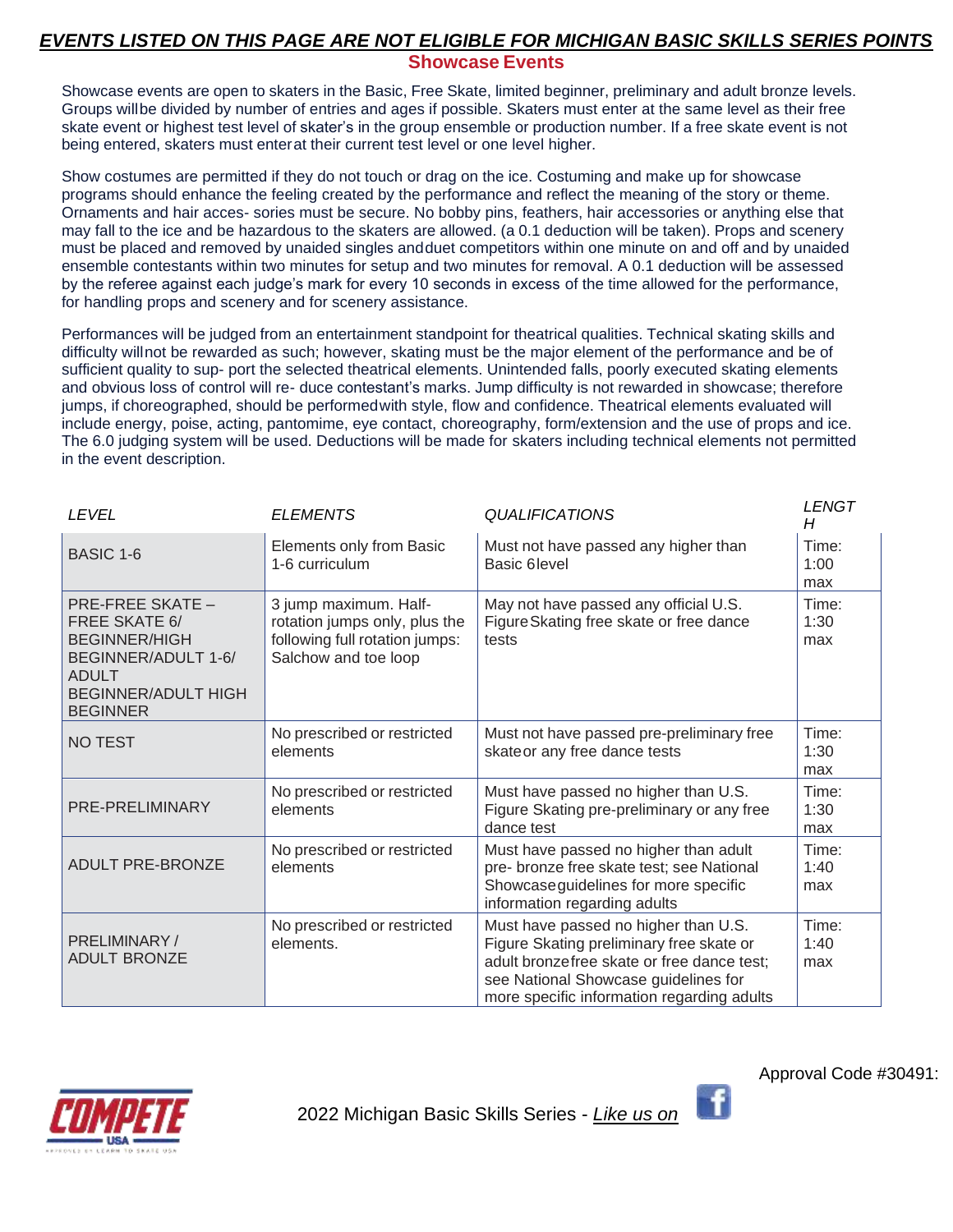### *EVENTS LISTED ON THIS PAGE ARE NOT ELIGIBLE FOR MICHIGAN BASIC SKILLS SERIES POINTS* **Solo Pattern Dance**

#### *GENERAL EVENT PARAMETERS:*

- Levels are based upon the skaters' highest pattern dance test passed
- A solo pattern dance competition event will consist of the skater performing two solo pattern dances
- The patterns to be skated depend upon which quarter of the year the competition is held. The skater will perform the two pattern dances listed for his/her level, based upon the date of the competition. If the competition falls over two quarters (for example, June 30–July 2), the dance will be selected based on the start date of the competition listed in the announcement (in this example,the second quarter).
- Skaters will complete both dances at each level. Dances will be scheduled at the discretion of the chief referee for each competi-tion and may be competed consecutively or with a break in-between pattern dance groupings.

| PRELIMINARY |                  | <b>PRE-BRONZE</b>  |         |
|-------------|------------------|--------------------|---------|
| Dutch Waltz | Canasta<br>Tango | <b>Swing Dance</b> | Cha-Cha |

#### **MOVES IN THE FIELD TO MUSIC**

- Each level will skate a program consisting of specified moves in the field elements skated to music of the skater's choice.
- Each program must contain the specified moves within the required time duration.
	- o Note: **The time duration is maximum time** no deduction will be given for being under the specified time.
- The moves may be skated in any order.
- Music may be vocal or instrumental.
- **Skaters must wear all black skating attire or costume**
- This will be judged on the 6.0 system. Skaters receive two marks.

o The technical mark will be based on the focuses of the specified moves. Difficulty of transitional elements will not be rewarded in the technical mark.

o The presentation mark will be based on carriage, projection, style, ice coverage, phrasing of movements to music and creativity of transitional elements.

| Level       | Time        | <b>Required Elements</b>                                 |
|-------------|-------------|----------------------------------------------------------|
| $Pre -$     | $2:10$ max  | 1. Forward perimeter stroking - Clockwise direction only |
| Preliminary |             | 2. Backward inside consecutive edges                     |
|             |             | 3. Forward left foot spiral                              |
|             |             | 4. Waltz Eight                                           |
| Preliminary | $2:20$ max. | 1. Forward and Backward Crossovers                       |
|             |             | 2. Consecutive inside spirals                            |
|             |             | 3. Forward power three-turns – Right foot only           |
|             |             | 4. Forward circle eight                                  |

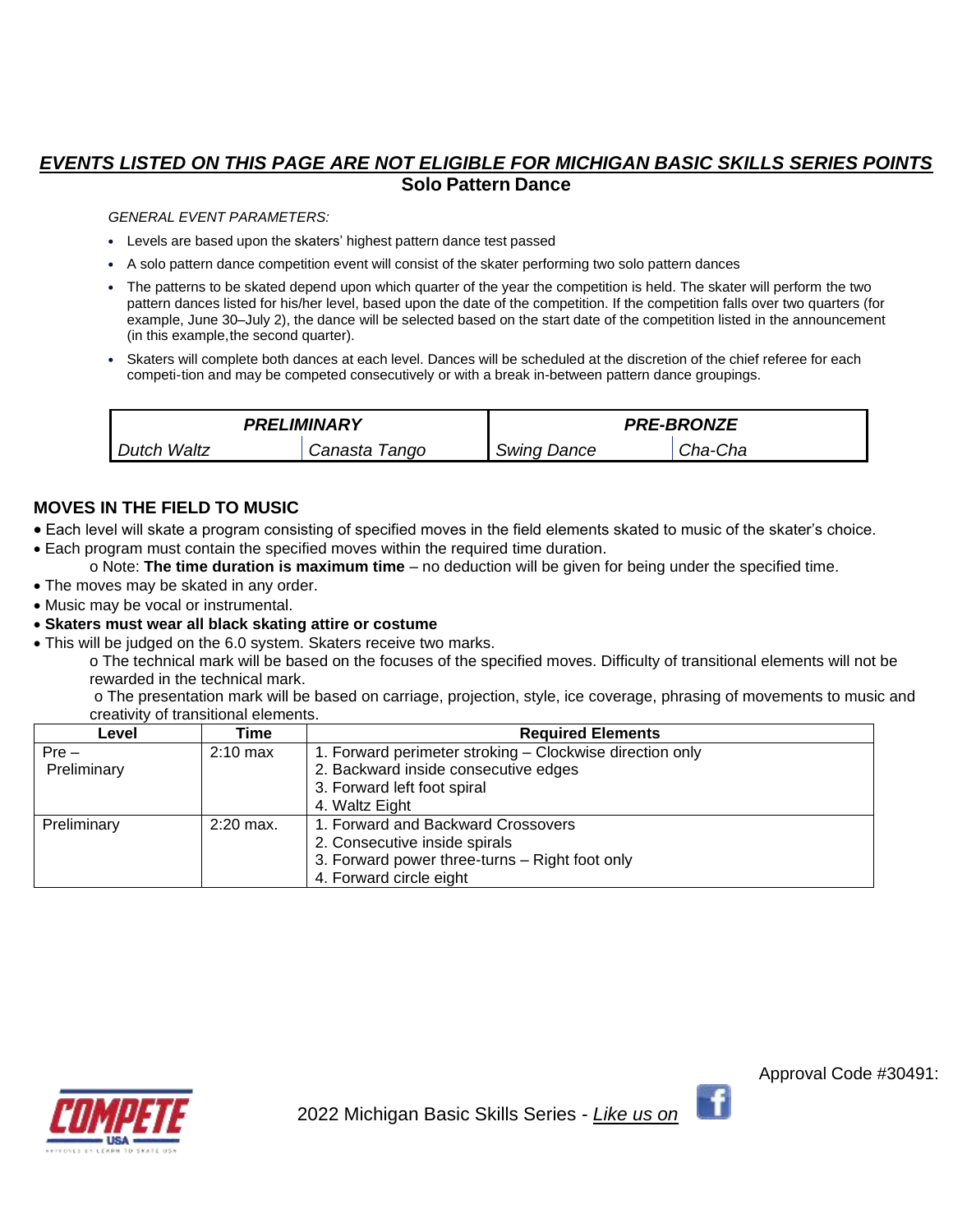| EVENT #2 - 17TH MOUNTAIN TOWN CLASSIC |                          |                                                                             |                                       |                        |
|---------------------------------------|--------------------------|-----------------------------------------------------------------------------|---------------------------------------|------------------------|
|                                       |                          | Entry Form [PLEASE PRINT CLEARLY]                                           |                                       |                        |
|                                       | Name <u> Last</u>        | First                                                                       | Age _________ <mark>Birth Date</mark> |                        |
|                                       |                          |                                                                             |                                       |                        |
| <b>E-Mail Address</b>                 |                          |                                                                             |                                       |                        |
| Address                               |                          |                                                                             | City                                  |                        |
| State <b>Zip</b>                      |                          | Area Code/Phone #                                                           |                                       |                        |
| <b>Home Club</b>                      |                          |                                                                             | USFSA # Highest Level Passed          |                        |
| Male                                  | Female                   | <b>Example of Parent/Guardian</b>                                           |                                       |                        |
|                                       |                          | \$50 for First Event; \$20 for Second Event; \$10 for Each Additional Event |                                       |                        |
| <b>Basic</b>                          | <b>Compulsory</b>        | SPEC.OLYMPICS<br><b>Contract Contract</b>                                   | <b>Adult Prog</b>                     |                        |
| <b>Compulsory</b>                     |                          |                                                                             | w/Music                               | <b>SOLO DANCE</b>      |
| Snowplow Sam*                         | Pre Free Skate*          | Badge 1*                                                                    | Adult 1                               | Preliminary            |
| Basic 1*                              | Excel Beginner*          | Badge 2*                                                                    | Adult 2                               | Pre-Bronze             |
| Basic 2*                              | Excel High Beg*          | Badge 3*                                                                    | Adult 3                               |                        |
| Basic 3*                              | <b>Excel Pre-Prelim</b>  | Badge 4*                                                                    | Adult 4                               | <b>MIF to MUSIC</b>    |
| Basic 4*                              | <b>Excel Preliminary</b> | Badge 5*                                                                    | Adult 5                               | Pre-Preliminary        |
| Basic 5*                              | <b>Free Skate</b>        | Badge 6*                                                                    | Adult 6                               | Preliminary            |
| Basic 6*                              | <b>Pre Free Skate*</b>   | Badge 7*                                                                    | <b>Adult Beginner</b>                 |                        |
|                                       | Excel Beginner*          | Badge 8*                                                                    | <b>Adult High Beg</b>                 |                        |
| <b>Basic Prog w/Music</b>             | Excel High Beg*          | Badge 9*                                                                    | <b>Adult Pre-Bronze</b>               |                        |
| Snowplow Sam*                         | <b>Excel Pre-Prelim</b>  | Badge 10*                                                                   | <b>Adult Bronze</b>                   |                        |
| Basic 1*                              | <b>Excel Preliminary</b> | Badge 11*                                                                   |                                       |                        |
| Basic 2*                              | <b>Excel Prelim Plus</b> | Badge 12*                                                                   |                                       |                        |
| Basic 3*                              |                          |                                                                             |                                       |                        |
| Basic 4*                              |                          | <b>SHOWCASE EVENTS</b>                                                      |                                       | <b>SHOWCASE EVENTS</b> |
| Basic 5*                              | Basic $1 - 6$            | High Beginner                                                               | Preliminary                           | Adult High Beg         |
| Basic 6*                              | <b>Pre-Free Skate</b>    | No Test                                                                     | Adult 1-6                             | <b>Adult PreBronze</b> |
|                                       | <b>Beeginner</b>         | <b>Pre-Preliminary</b>                                                      | <b>Adult Beginner</b>                 | <b>Adult Bronze</b>    |
|                                       |                          |                                                                             |                                       |                        |

*Events listed above with an \* after them will be eligible for Michigan Basic Skills Series Points Entry Fees are not refundable after the entry deadline unless an event is cancelled*. *If you are not a USFSA member add \$15 to fee / enter through our Basic Skills Program*

| <b>First Event</b>      | <b>ENTRIES MUST BE POST MARKED BY 2/18/2022</b>               |
|-------------------------|---------------------------------------------------------------|
| <b>Additional Event</b> | Mail form and fees to: Ginni Phillips                         |
| <b>Additional Event</b> | 207 E High Street, Mt Pleasant MI 48858                       |
| <b>Additional Event</b> | Make check or money order payable to MPFSC                    |
| Join USFSA              | INTERESTED IN PAYING BY CREDIT CARD?                          |
| <b>TOTAL:</b>           | <b>CONTACT: Theresa Morgan at:</b><br>mtpleasantfsc@gmail.com |



2022 Michigan Basic Skills Series - *Like us on* 

Approval Code #30491:

f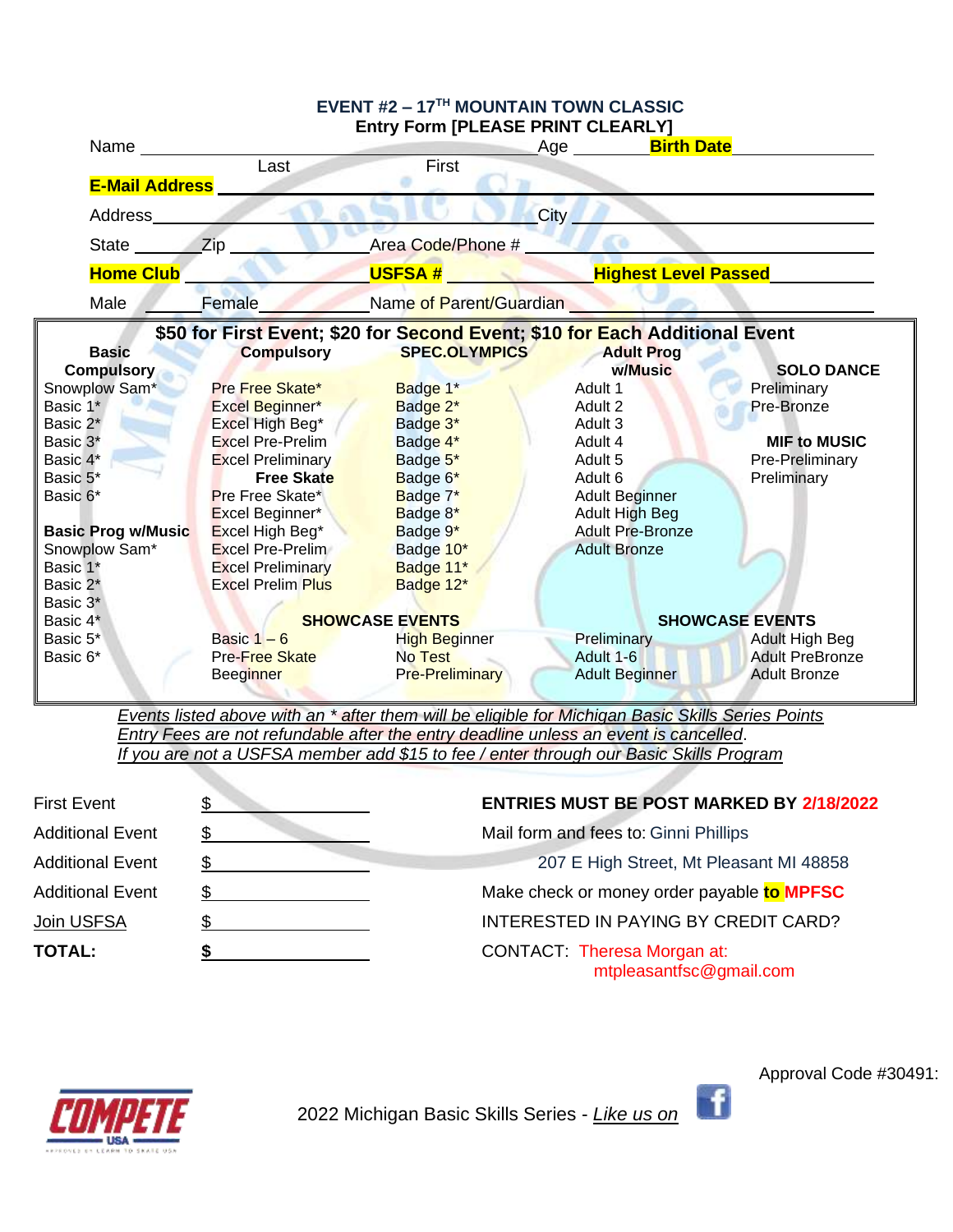#### **Certification of Competitor** Competitor Competitor Name:

- 1. The competitor is eligible to enter the events checked. It is agreed that the competitor and family hold the Mt Pleasant FSC and Martin Ice Arena harmless from any and all liability either during practice or the competition, from any and all liability for damages to or loss of property.
- 2. As a participant, or parent/guardian of a minor participant, in the Mountain Town Classic / Basic Skills Series, I understand that the Mountain Town Classic / Basic Skills Series, or its agents, may take photographs, video and/or film of my, my minor's and/or my family's involvement, participation, viewing or interaction at dMountain Town Classic / Basic Skills Series scheduled ice time, activities, classes or events. I hereby authorize the taking and use of such photographs, video, film or likeness of myself, my minor child (or children), and/or my family in all forms and media and in all manners, including composite or other representations, for any lawful and legitimate Mountain Town Classic / Basic Skills Series purpose, including dissemination and distribution of the same; and further waive any right to approve or object to any finished, modified or derivative product or media
- 3. I have read the Concussion Awareness Information located on [www.sk8stuff.com](http://www.sk8stuff.com/) and by signing below, I am agreeing to the terms and conditions**.**

| Date______________<br>Registered on USFS Coaches Registry for the current season? Yes $\Box$ USFS #<br>If you are not registered, go to www.usfigureskating.org, click on the Coaches Registration button and follow<br>the instruction for registration.<br><b>COACHES WILL BE REQUIRED TO CHECK IN AT REGISTRATION AT EACH EVENT</b><br>Entry form with USFSA Number ______________Club Officer/Program Director Signature | <u>Date ______________</u> |
|------------------------------------------------------------------------------------------------------------------------------------------------------------------------------------------------------------------------------------------------------------------------------------------------------------------------------------------------------------------------------------------------------------------------------|----------------------------|
|                                                                                                                                                                                                                                                                                                                                                                                                                              |                            |
|                                                                                                                                                                                                                                                                                                                                                                                                                              |                            |
|                                                                                                                                                                                                                                                                                                                                                                                                                              |                            |
|                                                                                                                                                                                                                                                                                                                                                                                                                              |                            |
|                                                                                                                                                                                                                                                                                                                                                                                                                              |                            |
| <b>CHECKLIST</b> [please be sure the following is included]:                                                                                                                                                                                                                                                                                                                                                                 |                            |
|                                                                                                                                                                                                                                                                                                                                                                                                                              |                            |
|                                                                                                                                                                                                                                                                                                                                                                                                                              |                            |
| Events to be entered checked properly<br>Check payable to ?????????                                                                                                                                                                                                                                                                                                                                                          |                            |



2022 Michigan Basic Skills Series - *Like us on* 

Approval Code #30491

f